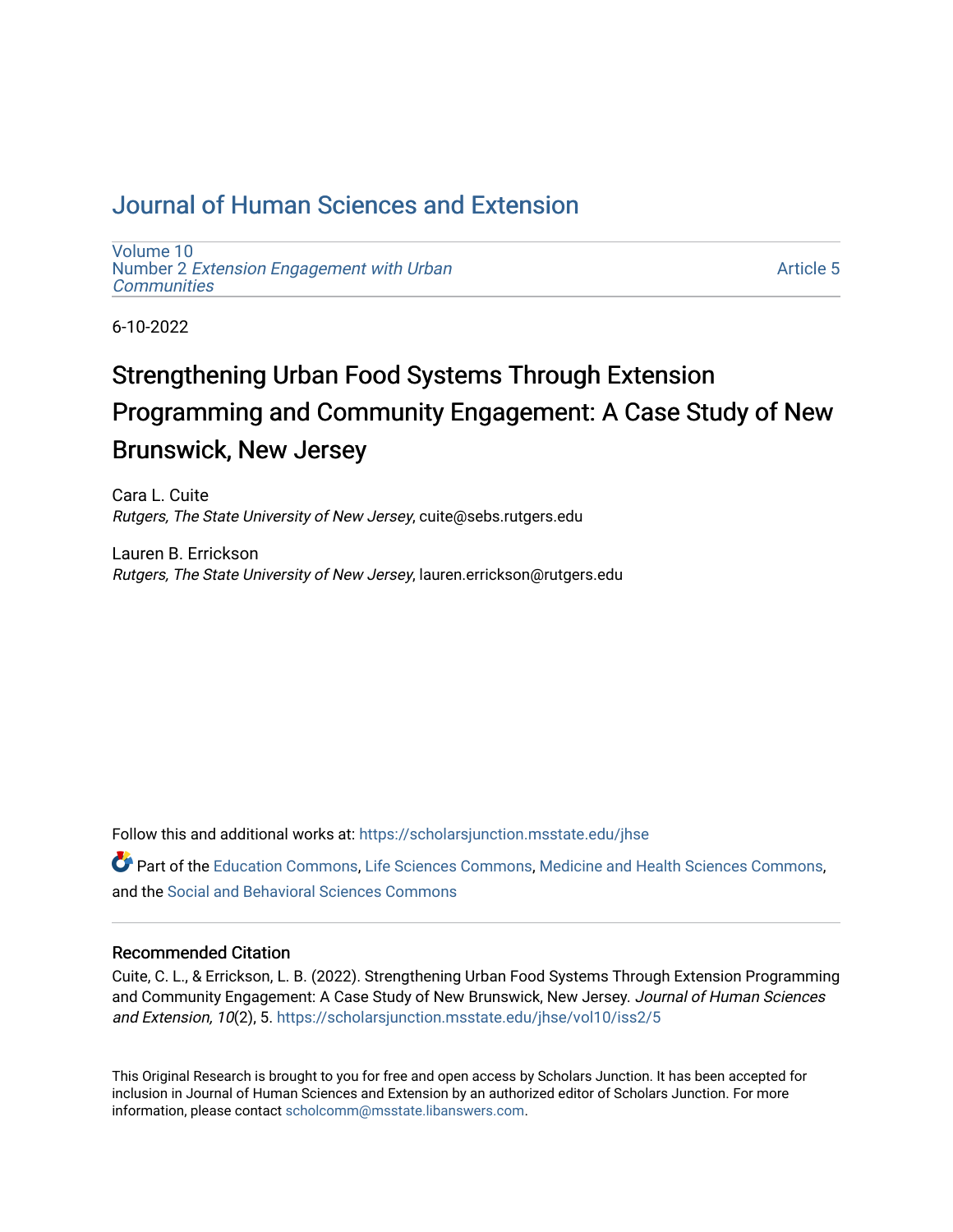## Strengthening Urban Food Systems Through Extension Programming and Community Engagement: A Case Study of New Brunswick, New Jersey

#### Acknowledgments

The authors thank Julie Fox, Michelle Gaston, and an anonymous reviewer for their helpful comments on this manuscript. We also thank our Rutgers University and Robert Wood Johnson Medical School colleagues and the students with whom we collaborate on these programs. We particularly thank our colleagues who work at the New Brunswick Community Farmers Market and our community partner organizations. Most importantly, we thank the New Brunswick residents who have been partners and/or participants in our food insecurity programming and research projects.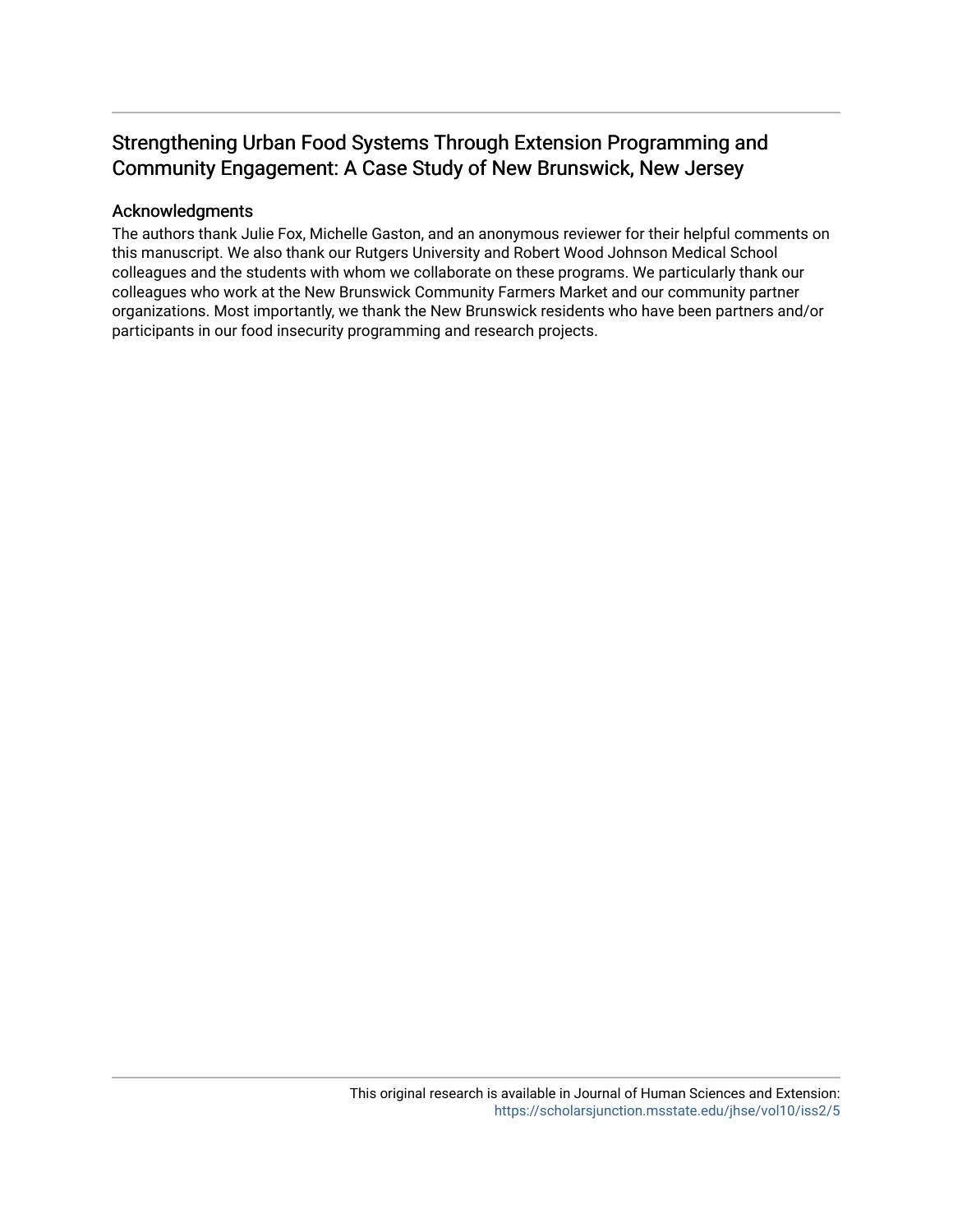## **Strengthening Urban Food Systems Through Extension Programming and Community Engagement: A Case Study of New Brunswick, New Jersey**

**Cara L. Cuite Lauren B. Errickson**

*Rutgers, The State University of New Jersey*

*Cooperative Extension (Extension) can, and in many cases already does, engage in well-rooted partnerships with urban audiences. Yet, it is important to recognize that there are many layers to the diversity that exists within urban audiences– there is no single "urban community." This article presents a case study of food security programming in New Brunswick, New Jersey, including collaborations between Rutgers Cooperative Extension and multiple community organizations to illustrate important considerations for engaging in urban Extension initiatives. Specifically, challenges exist in identifying urban audiences, including those who are hidden, especially as the demographics of city residents can vary greatly within a single geographic area. Solutions include the development of deep community partnerships and creative engagement of university students, with the latter participating as both an audience to benefit from Extension programming and as partners in program implementation. Evaluating urban Extension programming can provide important information as to whether a particular program is meeting the needs of the target audience, but a challenge exists in distinguishing the impact of a single Extension program operating in what is often an ecosystem of programs addressing food insecurity in an urban area.*

*Keywords:* food insecurity, urban food systems, healthy food

Food insecurity is negatively associated with health outcomes across the lifespan (Gundersen  $\&$ Ziliak, 2015). Challenges within the urban food system include multiple factors that can dramatically affect food security and the ability to consume a healthy diet, including the issue of the *availability* of healthy and culturally appropriate foods (Jones et al., 2021; Laska et al., 2010; Newman et al., 2017). Even when these foods are available, *accessibility* can be an issue (Baek, 2016). For example, people may lack transportation and/or time to reach the locations where food is available. Further, places where food is sold may not be readily accessible to differentlyabled urban residents. For those without a personal vehicle or public transportation options, accessing stores by foot may require frequent trips due to the inability to carry substantial amounts of food home physically. This can pose an additional burden for residents of urban areas with respect to both time and physical limitations.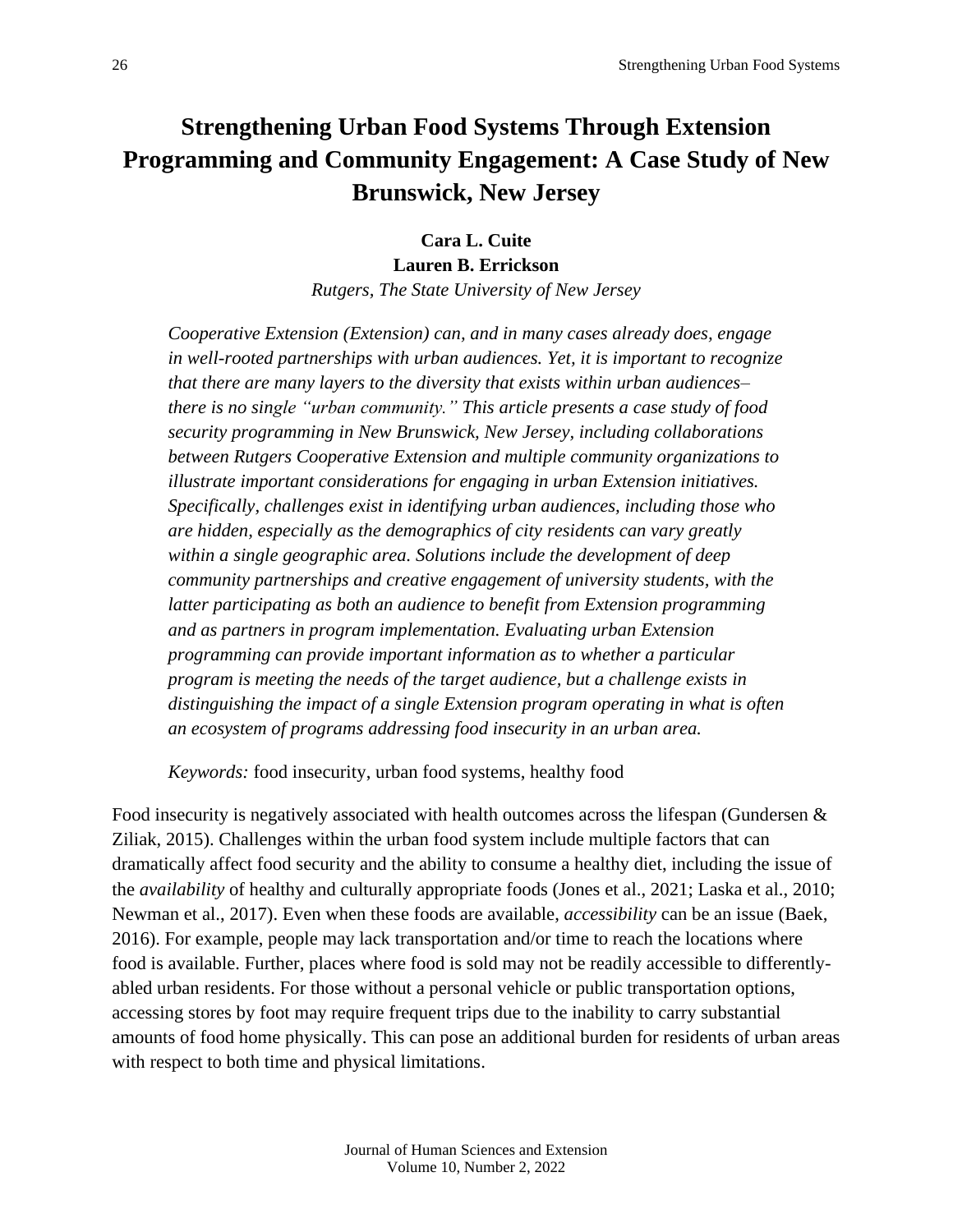Despite the availability and accessibility issues, it is the *affordability* of food, whether people can buy healthy, culturally appropriate food given their available financial resources, that is most aligned with how food insecurity is often defined and measured. For example, a commonly used definition of "food insecurity" is the limited access to adequate food due to lack of money or other resources (Coleman-Jensen et al., 2020). In addition, the most commonly used measure of food insecurity in the United States is the USDA Household Food Security Survey Module (Economic Research Service, U.S. Department of Agriculture, 2012). Most questions on the scale ask specifically about being able to afford food. While this is the most common conceptualization, others have expanded beyond affordability, particularly within the realm of community food security (Hamm & Bellows, 2003). For example, the New Brunswick Community Food Alliance has a more expansive definition of food security as "access to adequate amounts of nutritious, safe, affordable, and culturally appropriate food at all times and in socially acceptable ways" (New Brunswick Community Food Alliance, 2012, p. 1).

Availability, accessibility, and affordability are all important to consider because food insecurity is multifaceted. Solving one component of the problem in isolation may not be sufficient (Murrell & Jones, 2020). While Cooperative Extension (Extension) programs focused specifically on food insecurity are essential to consider, urban food system programming more broadly has been shown to provide additive benefits for urban areas. Not only does it affect the production, sale, and consumption of food in urban areas, but it can have economic and environmental impacts on these areas (Diekmann et al., 2017). Extension professionals are increasingly engaged in initiatives to improve localized urban food systems (Clark et al., 2016). These initiatives occur largely through programming related to urban agriculture, including home and community gardening, and creating alternative marketplaces for local foods, such as farmer's markets and community-supported agriculture programs (Diekmann et al., 2020). Together, these diverse programs can provide a comprehensive, systems-based approach to address food insecurity in urban areas.

Extension professionals may be well-positioned to address food insecurity in urban communities. While urban Extension programming can improve food access, availability, and affordability within cities, there are several important considerations in creating programming to meet these goals. For Extension to have a vibrant future serving traditional and underserved audiences in urban areas, programs and partnerships must develop novel approaches to reach diverse community members.

This article presents an overview of food security and food systems programming that has been designed and developed by Rutgers Cooperative Extension and collaborating partners to bring a diverse community together toward solving the problem of food insecurity in urban New Brunswick, New Jersey. The featured programs highlight important considerations for engaging in food insecurity work in urban areas. Specifically, new and veteran Extension professionals might strengthen the impact of their work in urban areas by identifying urban populations and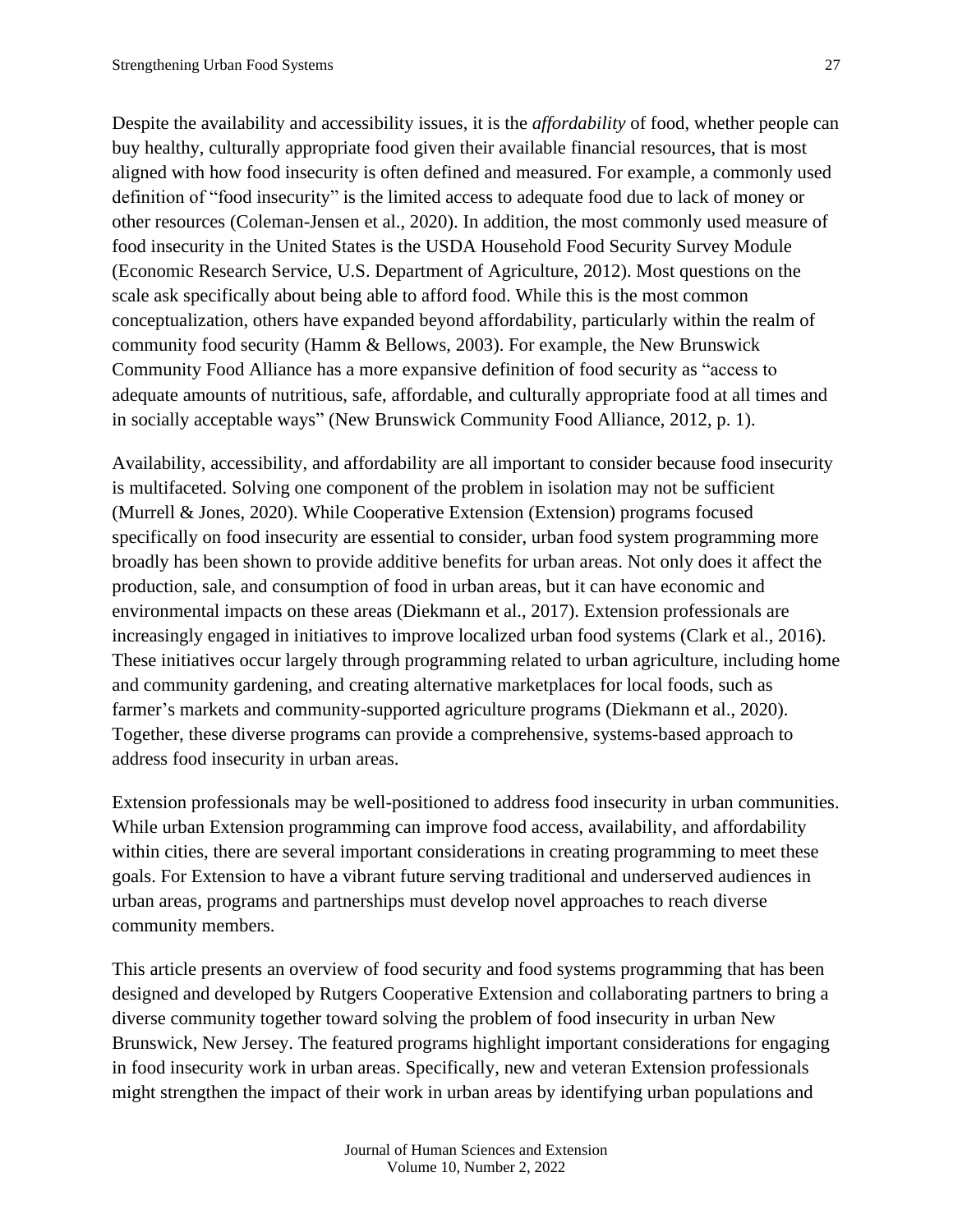their unique needs, engaging community members as more than simply program participants, creating high-level community-Extension partnerships, engaging students in urban Extension work, and evaluating urban programming.

### **Context: Food Security Programming in New Brunswick**

New Brunswick is a vibrant city of approximately 55,000 people located in central New Jersey. It is home to Rutgers-New Brunswick, the largest public university in the state, as well as the global headquarters of Johnson & Johnson. These anchor institutions make New Brunswick well situated for public and private partnerships to improve health and food security within the city.

The demographics of the city have changed significantly over the past few decades. New Brunswick is diverse with many immigrants, most recently from Central and South America. More than half the population of New Brunswick is under 35 years of age, and in some neighborhoods in the city, the prevalence of child poverty is approaching 50% (Newman et al., 2017).

## **New Brunswick Food Security Programming in Brief**

As New Jersey's Land-Grant University, Rutgers has been an active participant in New Brunswick's evolving food security landscape. Rutgers Cooperative Extension has led initiatives such as the New Brunswick Community Farmers Market (NBCFM), which was established in 2009 as a partnership between Rutgers Cooperative Extension, Johnson & Johnson, and the City of New Brunswick to address food availability and affordability. Rutgers Cooperative Extension has also collaborated on many city-wide, community-led food initiatives. For instance, Rutgers Cooperative Extension professionals have held leadership roles within the New Brunswick Community Food Alliance and Meals on Wheels in Greater New Brunswick and have served as members of the Feeding New Brunswick Network. Due to the breadth of community food initiatives in New Brunswick, a full review is beyond the scope of this article. Select examples are presented in Table 1 to demonstrate the approaches employed by Rutgers Cooperative Extension professionals in collaboration with the New Brunswick community to improve food access and engagement.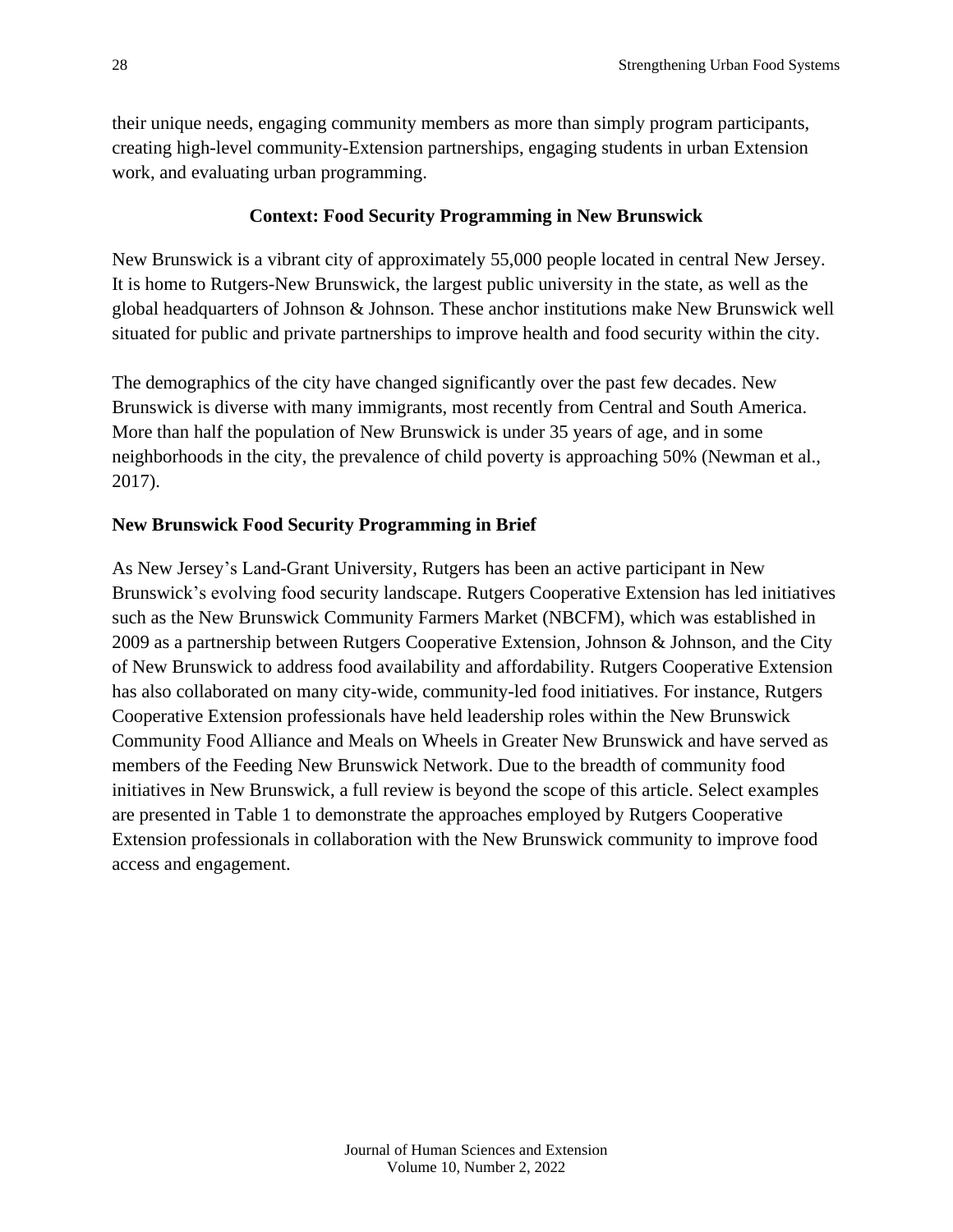| Program                                                                                 | <b>Description</b>                                                                                                                                                                                                             | <b>Objectives</b>                                                                                                                                                       | <b>Extension Involvement</b>                                                                                                                                                     |
|-----------------------------------------------------------------------------------------|--------------------------------------------------------------------------------------------------------------------------------------------------------------------------------------------------------------------------------|-------------------------------------------------------------------------------------------------------------------------------------------------------------------------|----------------------------------------------------------------------------------------------------------------------------------------------------------------------------------|
| Feeding New<br><b>Brunswick</b><br>Network                                              | <b>Affiliation of New</b><br>Brunswick emergency<br>food providers connects<br>via monthly meetings and<br>events.                                                                                                             | Collectively promote<br>food security by<br>increasing access to<br>healthy, culturally<br>appropriate food in New<br>Brunswick.                                        | Extension partners with<br>this collective network of<br>pantries to maximize<br>emergency food system<br>outcomes.                                                              |
| Meals on<br>Wheels in<br><b>Greater New</b><br><b>Brunswick</b>                         | Volunteers deliver pre-<br>made meals and fresh<br>produce (in partnership<br>with NBCFM) to elderly<br>and homebound residents<br>in New Brunswick and<br>surrounding areas.                                                  | Enrich the lives of seniors<br>and assist them in<br>maintaining<br>independence by<br>providing nutritious food,<br>human connections, and<br>social services support. | Community initiative has<br>expanded to include an<br>Extension-partnered fresh<br>produce delivery program.                                                                     |
| New Brunswick<br>Community<br><b>Farmers Market</b>                                     | Three weekly farmer's<br>markets dedicated to fruit<br>and vegetable sales are<br>held in two New<br>Brunswick locations.                                                                                                      | Increase fresh food access<br>and intake, community<br>engagement with urban<br>green spaces for<br>improved health and<br>well-being.                                  | Program led by Extension<br>professionals in<br>partnership with Johnson<br>& Johnson and the City of<br>New Brunswick.                                                          |
| New Brunswick<br>Community<br><b>Farmers Market</b><br>(NBCFM)<br>Market<br>Ambassadors | A three-year project that<br>assessed community food<br>preferences, made<br>desirable foods available<br>via collaboration with<br>local farmers, and<br>promoted available<br>healthy foods to New<br>Brunswick communities. | Increase availability of<br>and access to fresh,<br>culturally relevant foods;<br>improve community<br>engagement with<br>NBCFM; increase sales<br>for local farmers.   | Project led by Extension<br>professionals in<br>partnership with bilingual<br>community members with<br>support from the USDA.                                                   |
| New Brunswick<br>Community<br>Food Alliance                                             | Alliance of community<br>members and leaders<br>working together to<br>strengthen the local food<br>system.                                                                                                                    | Ensure neighbors,<br>children, and the<br>community have easy<br>access to nutritious and<br>affordable food choices.                                                   | <b>Extension professionals</b><br>serving as active members<br>of NBCFA working<br>groups strengthened<br>connections between<br>community leaders,<br>residents, and Extension. |
| New Brunswick<br>Community<br>Food<br>Assessment                                        | New Brunswick food<br>systems stakeholders<br>completed a multi-year,<br>three-phase food<br>assessment and planning<br>process.                                                                                               | Support efforts to<br>improve community food<br>security in New<br>Brunswick.                                                                                           | Co-led by Extension<br>professional, with other<br>Rutgers researchers and a<br>bilingual team of<br>community members and<br>student researchers.                               |

*Table 1. Select Examples of Extension-Partnered Food Security Programming in New Brunswick, New Jersey*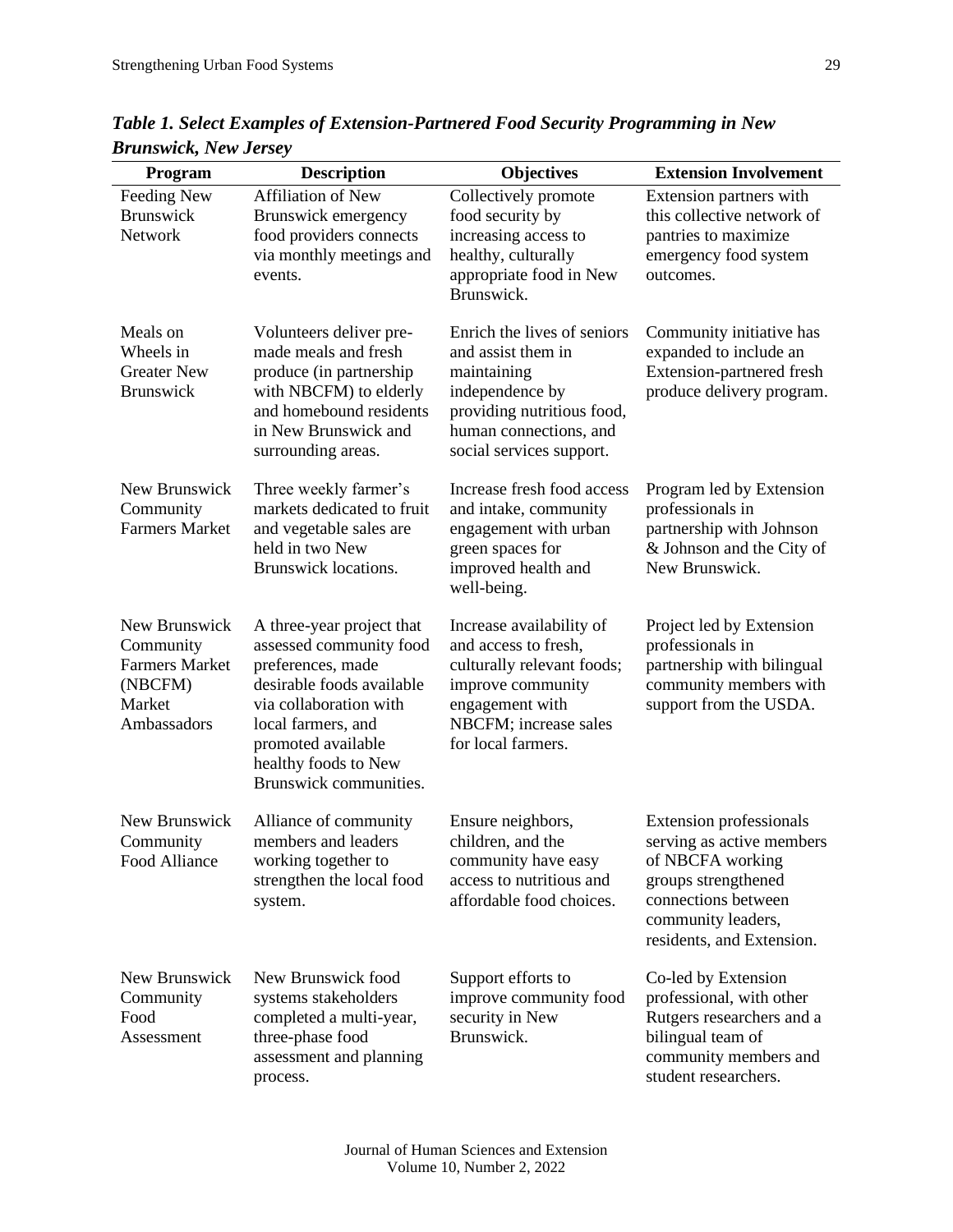| <b>Program</b> | <b>Description</b>                                                                                                                                                                                                                                        | <b>Objectives</b>                                                                                                | <b>Extension Involvement</b>                                                                                               |
|----------------|-----------------------------------------------------------------------------------------------------------------------------------------------------------------------------------------------------------------------------------------------------------|------------------------------------------------------------------------------------------------------------------|----------------------------------------------------------------------------------------------------------------------------|
| Veggie Rx      | Prescription produce<br>program for patients of<br><b>HIPHOP Promise Clinic,</b><br>a student-run free health<br>clinic for low-income<br>individuals. Clinicians<br>provide "prescriptions"<br>for free produce that can<br>be redeemed at the<br>NBCFM. | Increase fresh fruit and<br>vegetable access for<br>limited resource patients<br>at risk for chronic<br>disease. | Co-led by Extension<br>professionals in<br>collaboration with medical<br>school faculty and a team<br>of medical students. |

#### **Considerations for Addressing Community Food Insecurity**

#### **Identifying Urban Populations and Their Unique Needs**

Identifying the audience and their unique needs is a critical step in developing Extension programming (Garst & McCawley, 2015) and may be especially challenging for Extension professionals working in urban areas (Ruemenapp, 2018). It is imperative to recognize that "urban" communities are not all the same, even within a single geographic area. Urban residents are themselves diverse, and thus no two urban areas are identical. Even within one geographical urban area, there are often multiple communities that experience different challenges, utilize different support systems, and may respond differently to Extension programming and interventions. Many communities within an urban area might come together based on ethnicity, race, culture, language, income, age, ability, and other factors, including geographic location within the same city. For example, in New Brunswick, several waves of immigration have resulted in a shifting demographic makeup of the city. Through the middle of the last century, multiple waves of Hungarian immigrants moved to New Brunswick (Weiss, 2006). Later there were influxes of immigrants from the Caribbean, and over the past (approximately) 30 years, many immigrants from Central and South America have moved to the city, with a notably large population from Oaxaca, Mexico. At the same time, there are several historically black neighborhoods in New Brunswick (Newman et al., 2017). Simply using the term "urban" to refer to the residents of New Brunswick does not capture even this level of diversity, and immigration demographics represent only one component of urban residents' characteristics.

Extension professionals must also consider that some urban populations can be at first hidden from view; however, this does not mean these community members would not like or benefit from Extension programming, simply that it can be more challenging to identify and engage them. For example, homebound seniors may have challenges accessing a program if only traditional Extension outreach efforts are employed. In-person program recruitment will miss many of these homebound individuals as may online or email-based recruitment since this group tends to have lower technological literacy than other populations (Anderson & Perrin, 2017).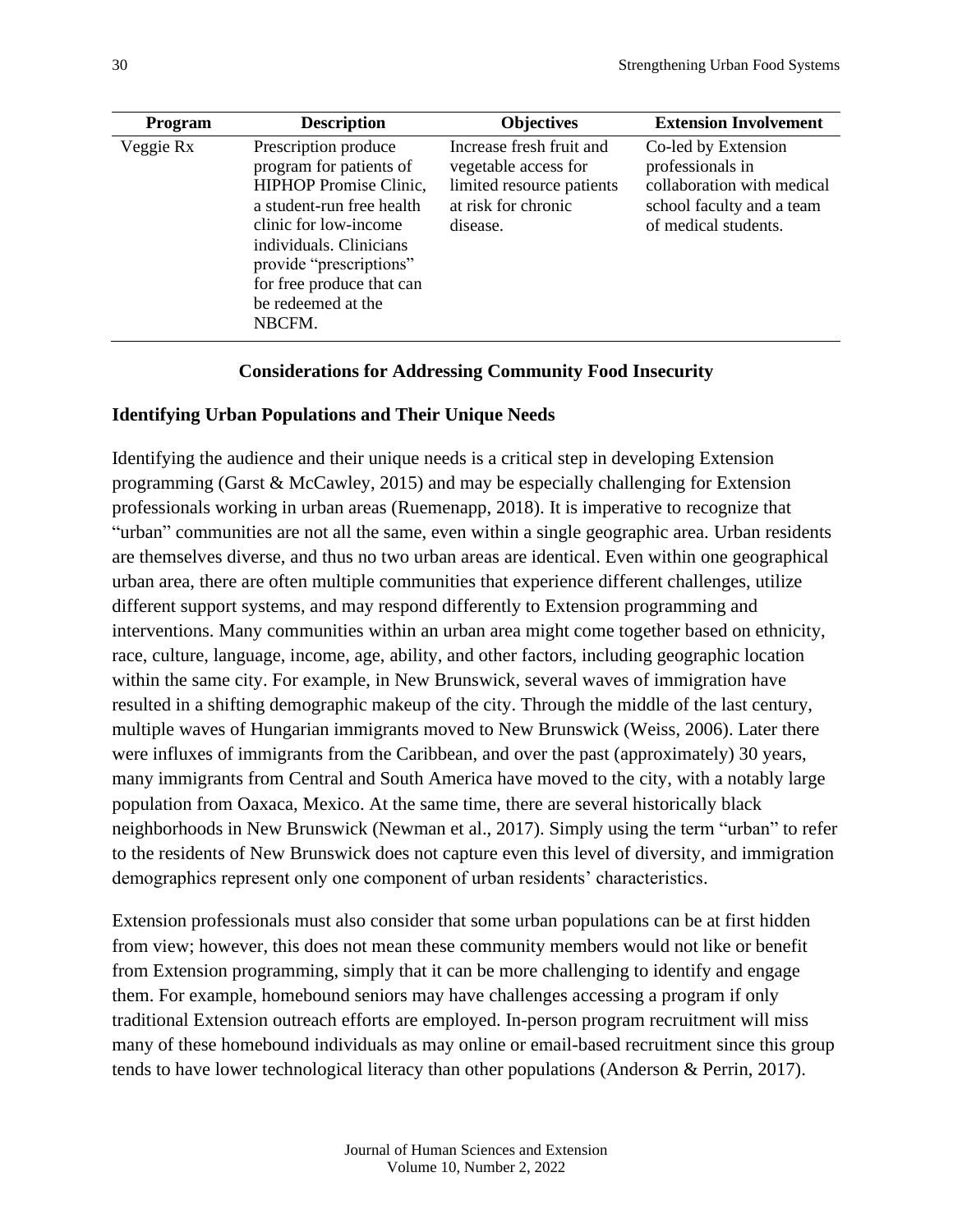Though important, identifying these "hidden" populations can be challenging. Connecting with cultural, religious, or social service agency leaders can provide an opportunity for Extension professionals to reach audiences in a more meaningful way than Extension professionals could manage on their own. In New Brunswick, a collaboration with the advocacy group Lazos America Unida has increased Extension's engagement with undocumented populations (Newman et al., 2017). Of course, there is always the chance that hidden populations are among the community but not yet served by any community organizations. Whether because they are too few or simply choose to remain hidden, Extension professionals may opt to employ gentle but ongoing efforts to reach these groups.

Additionally, a specific concern is that the number of languages spoken amongst members of an urban audience may pose a barrier to comprehensive engagement with Extension. Unfortunately, a lack of translation resources among Extension professionals is a real concern in many areas (Angima et al., 2016; Wyman et al., 2011). Steps to increase the language skills among Extension professionals might include additional hires of bilingual staff and faculty as well as professional development opportunities for those already serving in Extension. Universities are increasingly expanding diversity, equity, and inclusion initiatives (Iverson, 2008), and community partners may prove to be a key resource in this area. In particular, community leaders and residents have the potential to serve as cultural ambassadors to aid Extension professionals not only in language skills but in developing a deeper connection and cultural understanding among residents whose heritage differs from their own.

Once the populations of interest are identified, the community's needs should be identified in partnership with the community (Ruemenapp, 2018). Needs assessments can be conducted with a variety of tools and approaches, which are often used together to capture broad community perspectives more fully (Garst & McCawley, 2015). Many collaborative research- and community-building approaches can help co-create the understanding of community needs (Lynch et al., 2021) The New Brunswick Community Food Assessment and Action Plan used many of these methods (Newman et al., 2017). In this example, the research team conducted almost 150 interviews during a three-year period, half with staff from community-based organizations and half with food pantry clients and other low-income residents. A hallmark of community-partnered research (Hardy et al., 2016), engaging Spanish-speaking community members who designed and conducted interviews with residents was a critical component to both overcoming language and cultural barriers and fully including residents and their insights in the research process. After the food assessment was completed, findings were shared widely within the community. Engaged community members worked closely with the research team to create the New Brunswick Food System Action Plan, which outlined proposed work for the New Brunswick Community Food Alliance over the following three-year period. To do this, the team held more than 30 small-group planning meetings and one large, full-day community food planning conference, which was attended by more than 60 residents and stakeholders. Though the amount of time and work involved for community-engaged research can be significantly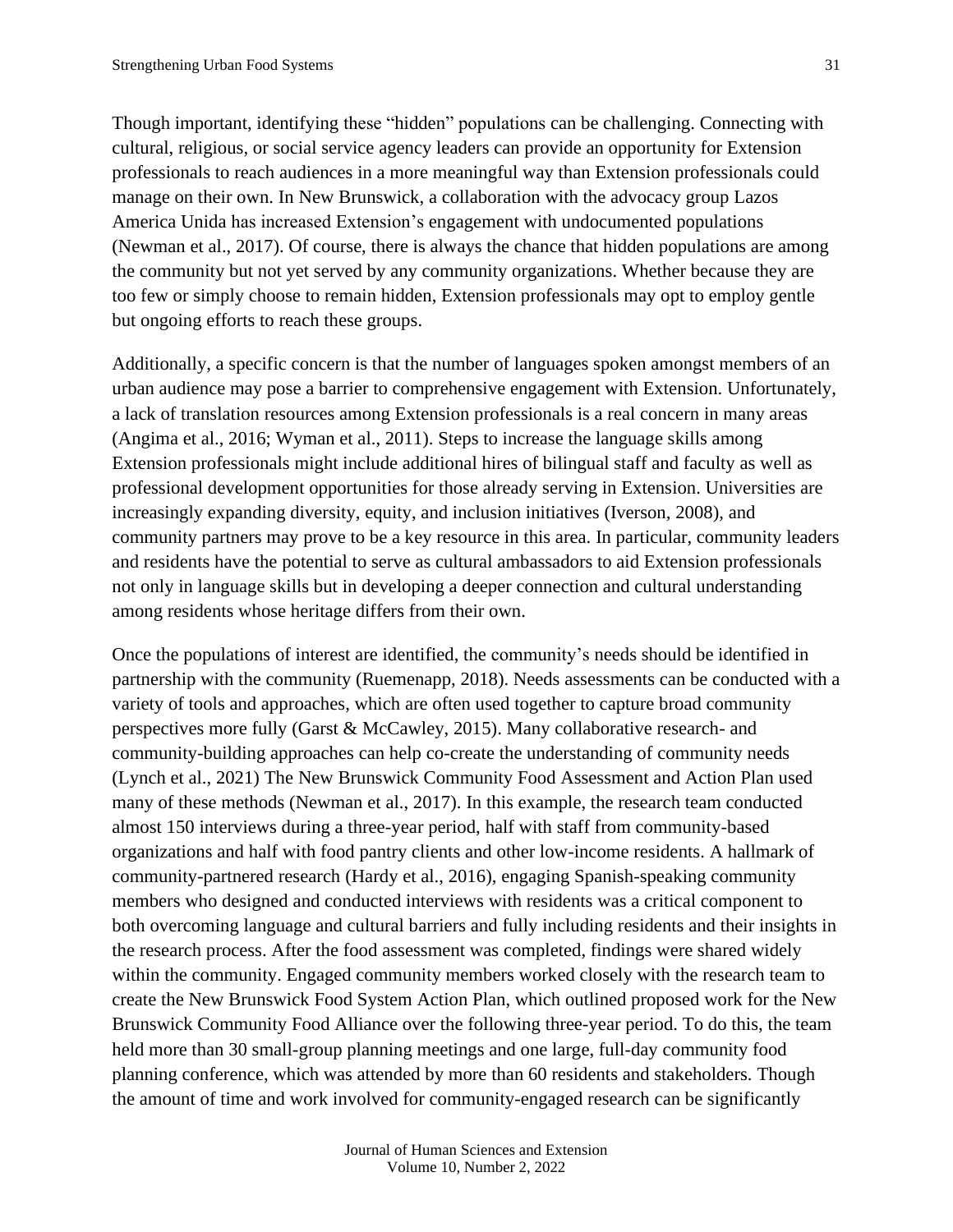greater than more traditional approaches (Terosky, 2018), the short- and long-term rewards such collaborations yield, such as deeper and lasting connections between Extension professionals and community members, are well worth the effort.

Another formal approach to better understanding the community and food insecurity issues within New Brunswick is demonstrated by the NBCFM's Market Ambassador initiative, launched in 2019 with the goal of strengthening and expanding community engagement. The program included a comprehensive survey of community residents to identify preferences for locally grown and ethnic crops along with barriers to food access. The survey was administered by three trained Market Ambassadors, community members who were hired as Extension staff for the project. Detailed interviews with farmer's market customers expanded on survey findings by collecting additional in-depth information regarding community food preferences. The data were analyzed by Rutgers Cooperative Extension professionals and used in close collaboration with New Jersey farmers to make desirable foods available at the NBCFM during the 2019-2021 seasons. The synergistic collaboration of urban residents working as Ambassadors, Rutgers Cooperative Extension professionals, and local farmers demonstrates how data collection and analysis by trained researchers done in partnership with community members can smoothly- and quickly- translate into practical, meaningful outcomes in a community-based program.

Another community-engaged research project within urban New Brunswick involved interviews designed to understand how residents apply their own food values to evaluate locally produced value-added products at the NBCFM. Using the Food Choice Process Model (Furst et al., 1996) as a guide, interviews with New Brunswick residents revealed that seasonality, familiarity, and social value are all important factors in how New Brunswick residents evaluate their food choices (Quick et al., 2022). The theme of social value reflects community valuation of food equity and opportunity for local food entrepreneurs, qualities that may not be at first considered when thinking about food products themselves but that are important pieces of a sustainable and equitable food system and an important component of how residents think about the food they purchase.

Informal community assessment methods can also generate important information when consciously implemented, thus should not be overlooked. For example, attending and participating (when appropriate) in community meetings can improve understanding of community needs, generate ideas for new programming, and provide community feedback on developing proposals and program ideas. Whereas meetings organized by Extension professionals for the purpose of collecting data may require a higher level of effort yet yield limited results (e.g., if attendance is low), Extension professional attendance at meetings organized by community groups can allow for the observation of genuine community interactions and uninhibited comments that may inform program development.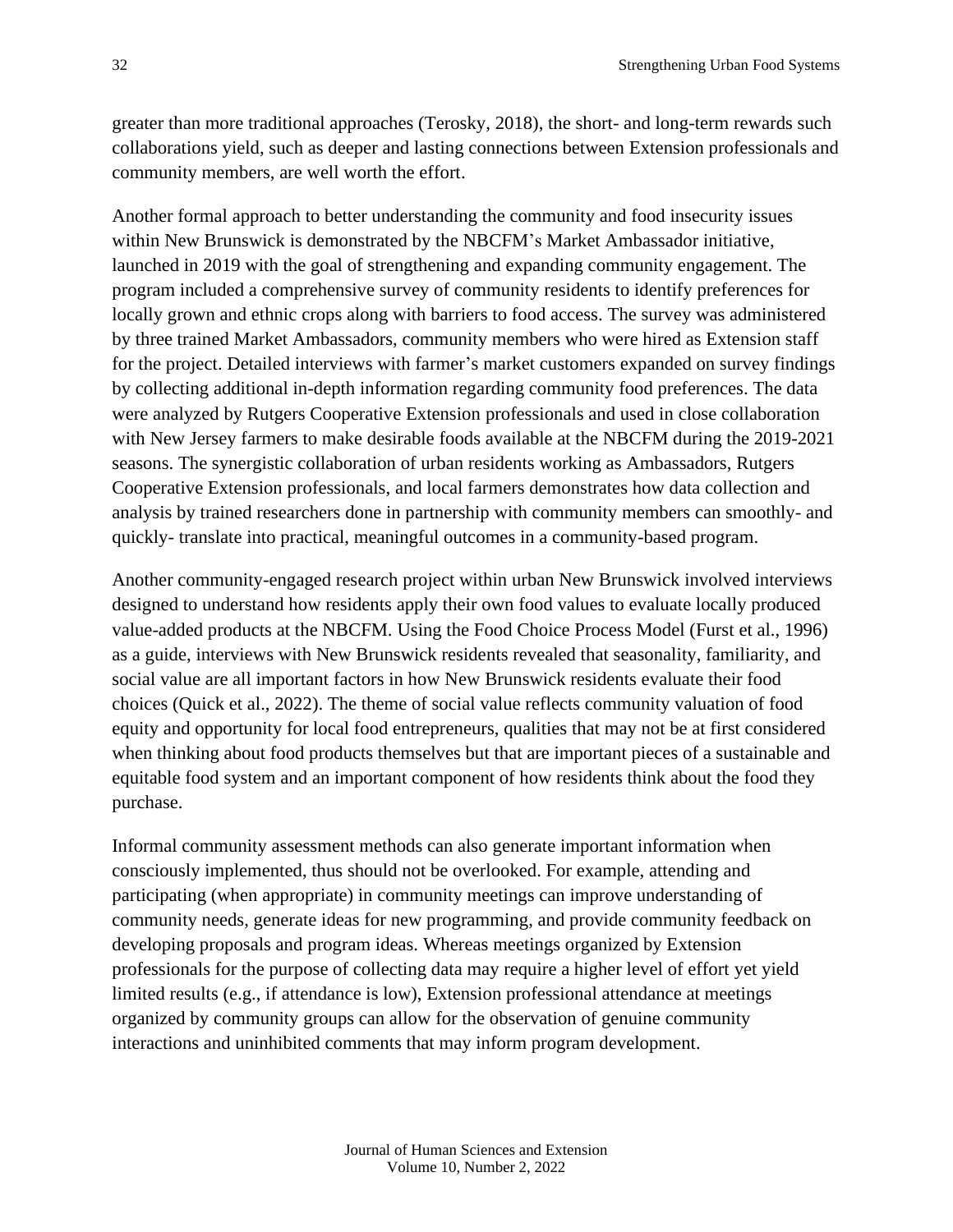### **Engaging Community Members Beyond Program Participation**

One way to foster genuine connections between community members and Extension professionals is to involve community members at meaningful levels in the design, implementation, and evaluation of programs instead of offering programs strictly *by* Extension *for* the community. As Ruemenapp (2018) points out, "Extension cannot approach these audiences or urban communities with a 'Savior' or 'Lone Ranger' attitude" (p. 171).

In the example of the NBCFM Market Ambassadors program, community partnerships were key to collecting data and maximizing the effectiveness of implementation strategies based on the results of the data collection phase. The Market Ambassadors were New Brunswick-area residents recruited in collaboration with local organizations and hired into the program as Rutgers Cooperative Extension staff. This strengthened community connections with Rutgers Cooperative Extension and created local employment opportunities for residents.

In the early stages of the program, the Market Ambassadors engaged in data collection by helping to design and administer a comprehensive community survey. Thus, the Market Ambassadors were listed on the Institutional Review Board (IRB) protocol after completing the existing ethics training required at the university (i.e., CITI human subjects training). Though required of all individuals directly engaged in the research effort, these trainings may not be well suited to the needs of community researchers (Anderson et al., 2012), especially if technological or language barriers exist. Further, while training is crucial from the protection of human subjects' perspective, as currently configured in many universities, the required trainings may be a barrier to including community members in the research components of programming.

To promote the availability and affordability of preferred food choices and help audiences overcome barriers to utilizing the NBCFM as a resource during the later phases, the Market Ambassadors participated in community events as program representatives. Maintaining a presence with collaborating organizations to reach diverse local community members reinforced the connectivity between the NBCFM and local residents over time, particularly as the local Market Ambassadors became familiar points of contact.

Hiring New Brunswick-area residents as Market Ambassadors resulted in successful program outcomes and demonstrates the importance of considering community members' diverse workplace skills. Expanding beyond traditional program development and delivery skill sets (Fox et al., 2017), acknowledge that approaches to staffing may have to be more flexible for successful urban Extension programming. Since much Extension program work relies on effective relationship building, community members bring valuable interpersonal connections when hired as program staff, contributing to success.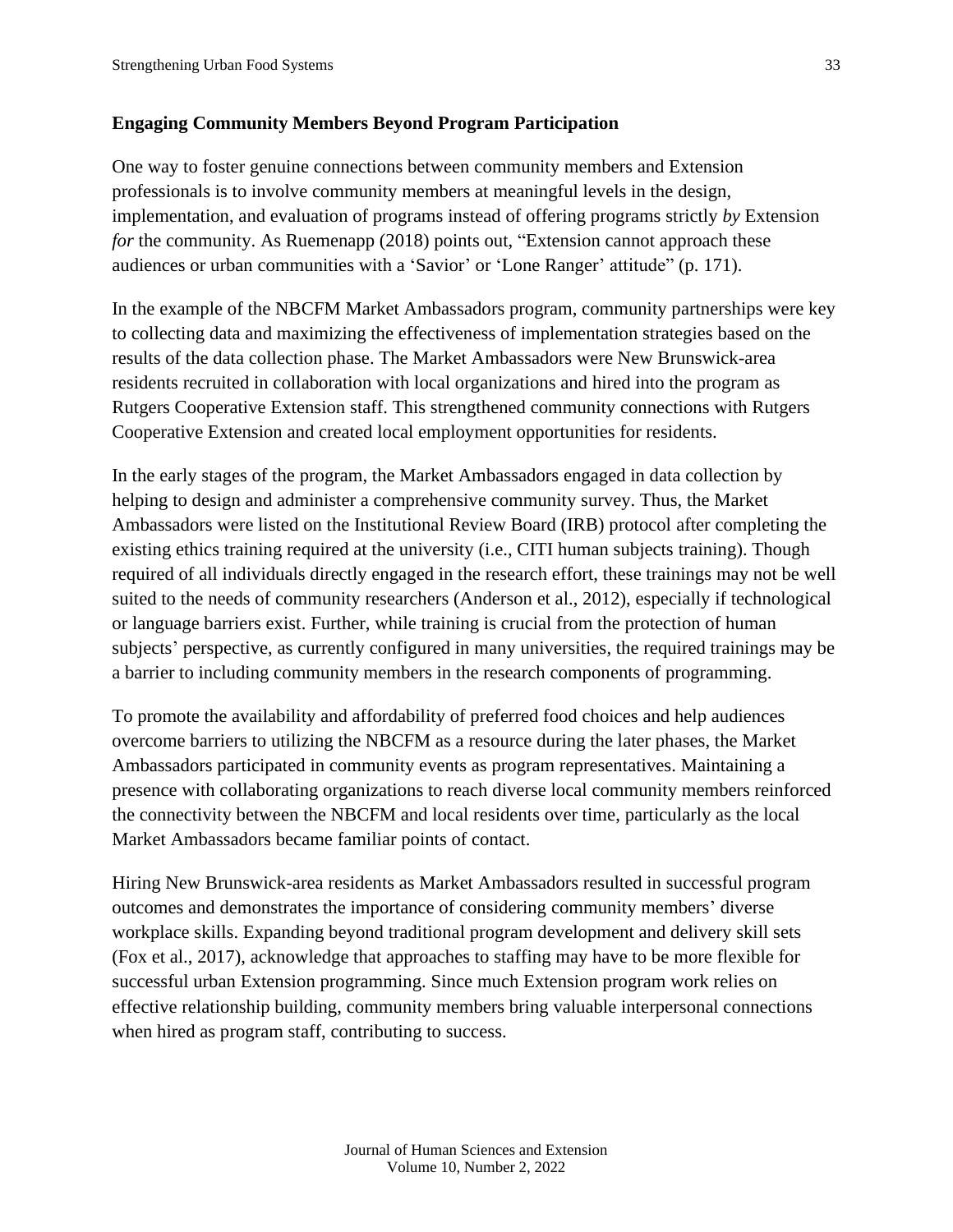## **Creating Organizational-Level Community Partnerships for Increased Relevance and Sustainability of Programming**

Extension professionals joining and actively participating in community groups can increase collaboration and encourage new partnerships between Extension and communities (National Urban Extension Leaders [NUEL], 2015). In New Brunswick, Extension professionals serve as active members of the two largest anti-hunger coalitions in the city, the Feeding New Brunswick Network (FNBN) and the New Brunswick Community Food Alliance, and as members of other smaller organizations.

Because urban areas may be complex in terms of the number of organizations operating with the space (Fox et al., 2017), developing collaborative networks and alliances can increase the likelihood of successfully meeting objectives. For example, there are many individually operated food pantries in New Brunswick. However, they have achieved collective success by developing the Feeding New Brunswick Network, an organization of affiliated pantries that meet monthly to address shared concerns and needs. Rather than developing many individual relationships with pantries, Extension professionals in New Brunswick have found success by collaborating with the coalition of pantries for research and programming initiatives. Additionally, Extension professionals have worked with the coalition to replicate the model in other nearby locations, with one Extension professional serving as a founding member of the Metuchen Edison Assistance League, a coalition of food pantries located nearby and based on the FNBN model.

In a similar "network" model, residents, organizational leaders, and Extension professionals worked closely together with support from USDA and Johnson & Johnson to develop the New Brunswick Community Food Alliance. Topic-focused working groups that span the mission of the Alliance are led by a diverse collaborative group of community and Extension leaders focused on healthy food access, urban agriculture, food and economic development, food advocacy and policy, and community engagement. Collectively, working group members engaging around initiatives relevant to local residents, such as the healthfulness of school meals, can yield exponentially higher results than individual efforts.

Successful food security programming in New Brunswick has long relied upon strong connections between Extension professionals and community leaders. In the Market Ambassadors program example, engaging residents through connections with church leaders, cultural program coordinators, and others who directly serve as trusted community contacts allowed for the dissemination of information. Also important, it fostered the creation of an open communication channel through which community voices can continue to be heard by Extension professionals as programming evolves.

Along with community groups, developing close collaborations with the government is also important (Diekmann et al., 2017). The City of New Brunswick has been a willing partner on multiple initiatives of the New Brunswick Community Food Alliance, Feeding New Brunswick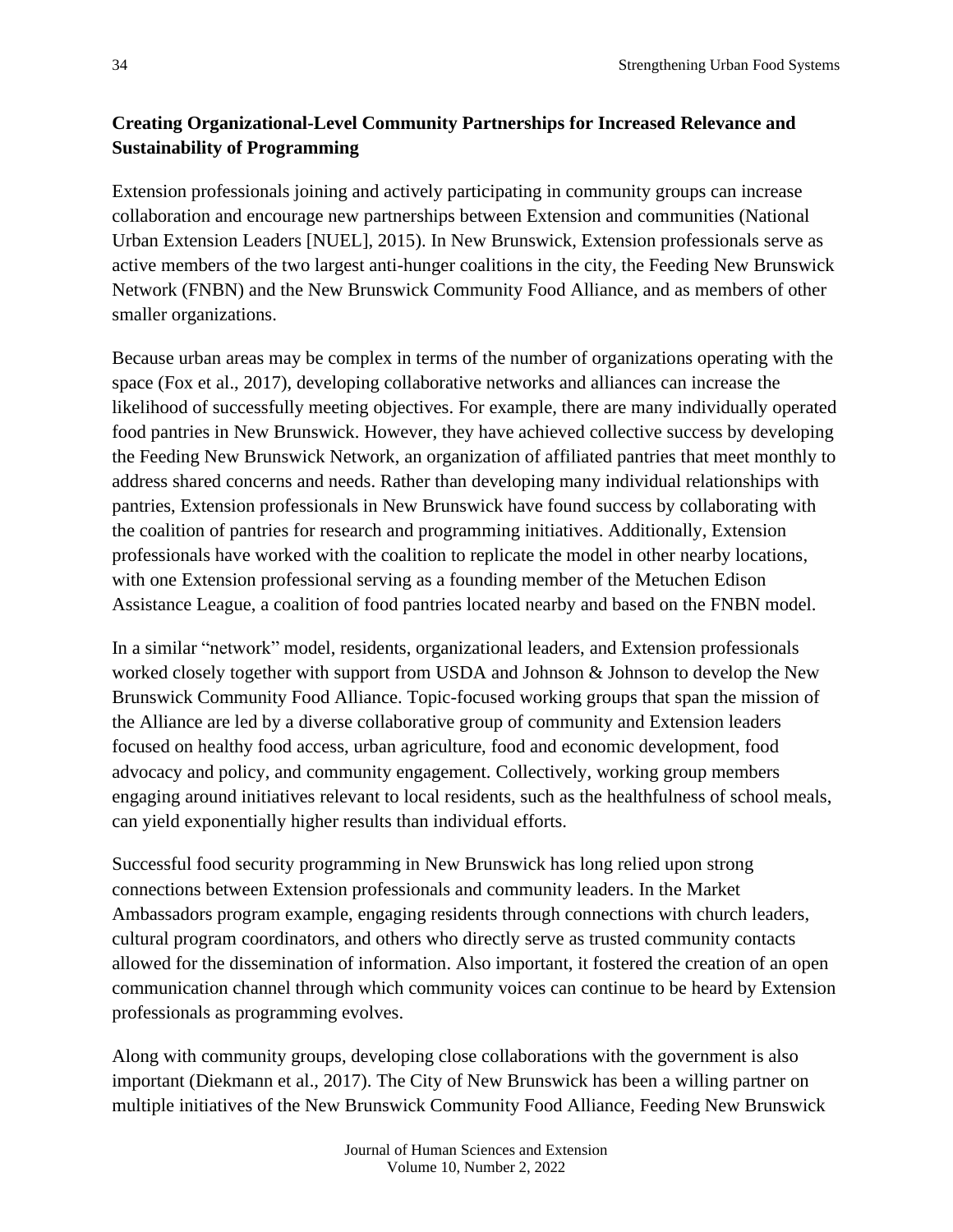Network, and New Brunswick Community Farmers Market. Collaboratively developing programs and events with the city as an official partner ensures an efficient yet comprehensive process to address logistics such as permitting, parking, space usage, and public safety while also providing opportunities to increase engagement of local residents through city media and promotion channels. In a prime example, the City of New Brunswick partners with Rutgers Cooperative Extension and Johnson & Johnson to sponsor the New Brunswick Community Farmers Markets, which receive additional community support and promotion through New Brunswick City Center, a 501(c)3 organization dedicated to promoting the central business district of New Brunswick. The city also works closely with farmer's market leadership to ensure a fair and effective process for obtaining vendor permits and parking in the market's urban locations.

Engaging community partners from the beginning is key to developing programs with the community rather than for the community. Engaging city government is essential to reduce the likelihood that unexpected logistical concerns will arise in the process. Programs with a single champion could be more vulnerable to deterioration with time or changes in resources, whereas programs supported by deep community partnerships and secure institutional backing may be more likely to achieve both short- and long-term success and to remain resilient as communities and their needs evolve.

#### **Engaging University Students in Extension Programming**

Community-engaged research, scholarship, and service, long the domain of Extension (Franz, 2014), are increasingly recognized as important in universities writ large (Eatman et al., 2018; Stanton, 2007). Therefore, as universities train students in the traditional approaches of research, scholarship, and service, training them in publicly-engaged scholarship and service is also essential. One way to accomplish this is through academic coursework. For example, one of the authors teaches a first-year seminar called "Food Insecurity in New Brunswick: A Service-Learning Approach," where students volunteer in food pantries in the community for course credit. Another example is in a course called "Women, Food, and Health," where the other author led students' assessment of a personal dietary intake and food budget along with the determination of New Brunswick living expenses to place their own food costs in the context of an urban community environment. Even if Extension professionals cannot create their own classes, guest lecturing in others' classes is a meaningful way to involve undergraduate students in Extension work on food insecurity. These guest lectureships may take place in a broad range of curricula but are often especially welcome in departments of nutrition, agriculture, and economics.

Additionally, many opportunities to engage students in food security work via internships and experiential or service-learning credits, even within a singular program. As an example, interns with the New Brunswick Community Farmers Market have assisted with projects related to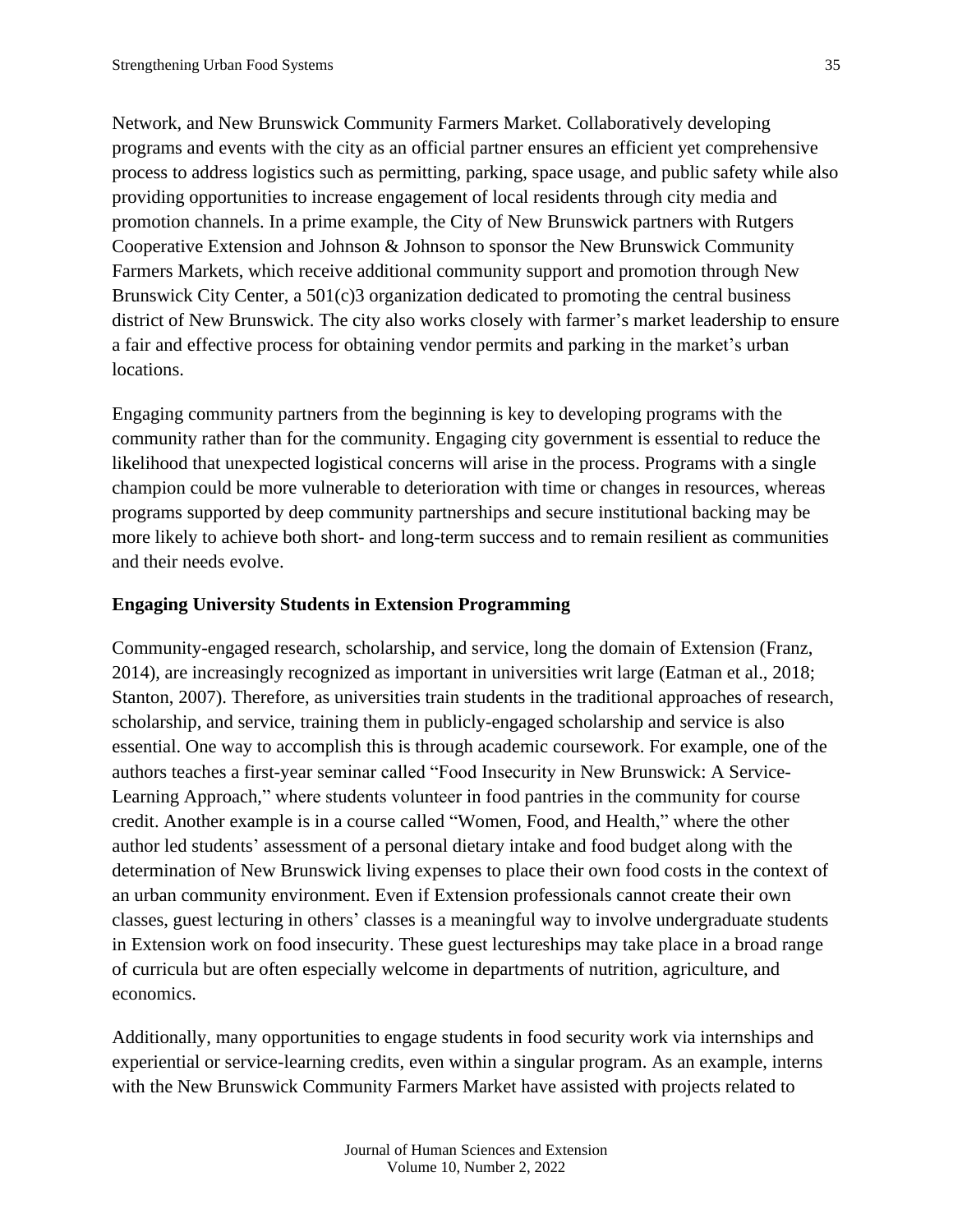community food preferences for value-added products, business development and agricultural economics, communications and marketing, winter crop production in an urban setting, and nutrition education for adults and youth.

Volunteering is an important way for students to get involved and a critical element of the success of urban Extension (NUEL, 2015). The Rutgers-New Brunswick Student Food Pantry recruits students to be "Social Media Ambassadors" in the hope they can raise awareness of the pantry and concurrently reduce social stigma around pantry use since stigma can have a negative impact on seeking the needed food assistance (Delos Reyes et al., 2021). Students regularly volunteer at other pantries throughout the city and assist the Feeding New Brunswick Network. Medical student volunteers have collaborated closely with Extension personnel to implement Veggie Rx. This fruit and vegetable prescription program increases fresh food access for lowincome urban residents at risk for chronic disease. Via Veggie Rx, medical students see patients at a no-cost clinic and offer health screenings at a mobile community soup kitchen. These student volunteers explain the importance of fruit and vegetables to their patient's overall health and then distribute and track data on the "prescriptions" that are "filled" for fruits and vegetables at local farmer's markets. Also, having volunteered to analyze data and present findings at conferences, these students have successfully engaged in program design, delivery, and evaluation, benefitting their own learning and the well-being of community members.

Partnering with centers of community-engaged service learning, such as the Rutgers Collaborative Center for Service Learning and Community Engagement, is an opportunity to work with students on food insecurity solutions, as well as to make new connections between Extension and the community. Both authors have partnered with the Collaborative Center and its students to host topical webinars and meetings that fostered solutions-based discussions relative to food insecurity. Additionally, both have done guest lecturers in the Advancing Community Development undergraduate class and hosted Collaborative Center students for experiencedbased community internships. This Center consistently seeks ways to engage its students directly with community initiatives and organizations in the city. Supporting this process by expanding Extension partnerships benefits Extension personnel, university students, and perhaps most importantly, community residents.

One of the most important considerations when involving students in any food insecurity research or programming is that they often bring firsthand food insecurity experiences to their work. For example, approximately one-in-three Rutgers-New Brunswick students are food insecure (Cuite et al., 2020), and many likely had experiences with food insecurity as children (Coleman-Jensen et al., 2018). Sensitivity to the possibility that students have or have had lived experiences of food insecurity, rather than the assumption that students are food secure, should be the norm when bringing students into this area of Extension work, whether it's through classes, internships, or volunteer opportunities. Along with community audiences, Extension professionals may also consider university students as a non-traditional target audience. While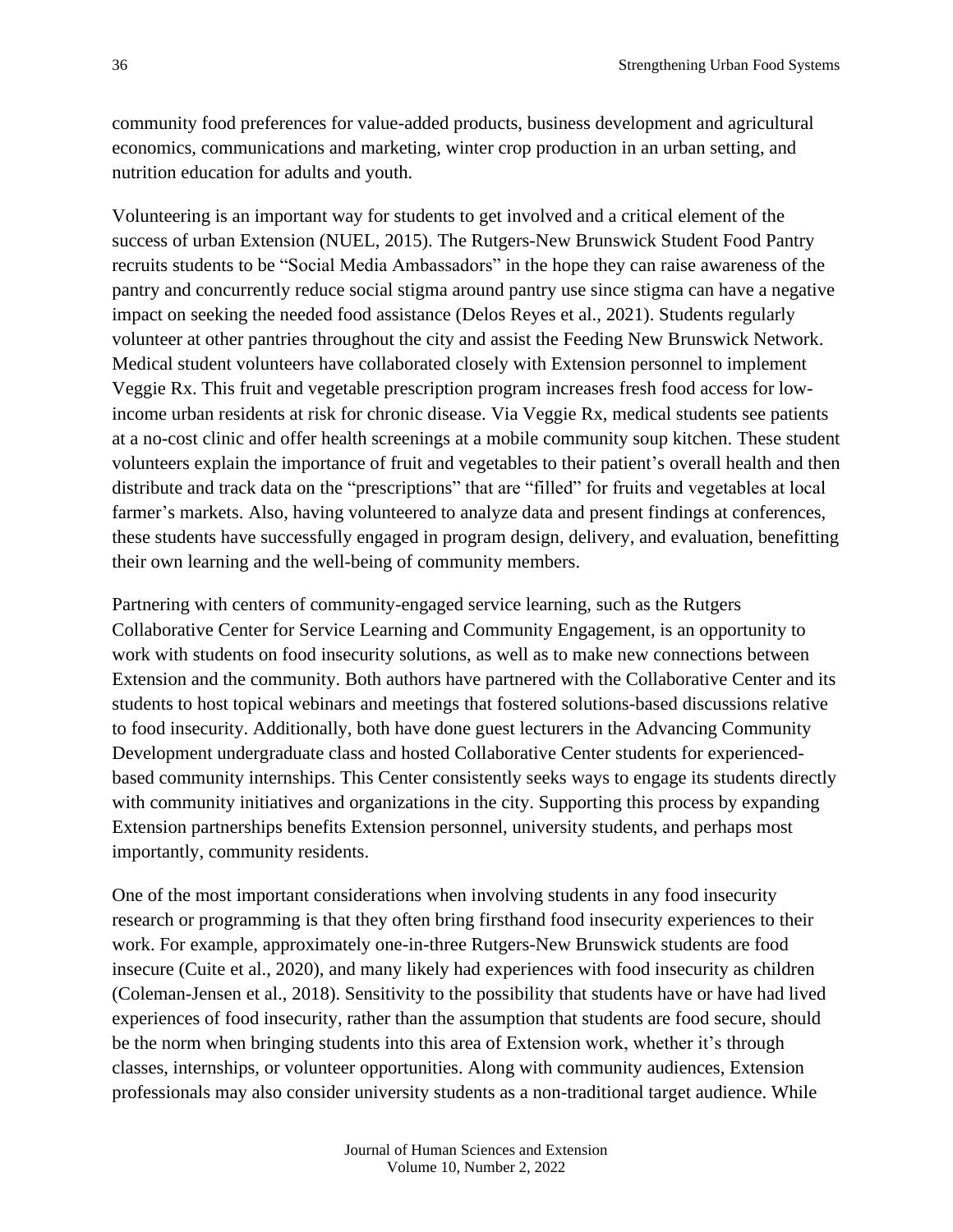university departments and programs such as Student Affairs, Residential Life, etc., may provide direct support to students, Extension professionals who are increasingly well-versed and familiar with the issues connected to food insecurity can also serve as a support network for university students.

#### **Evaluating Community-Based Extension Programs**

Both formal and informal evaluation tactics can be useful toward determining whether Extension programs are succeeding in meeting their objectives and serving community needs. Collective impact assessment is one important approach that Extension professionals use to ensure that communities are engaged at every phase of program development and evaluation and that Extension professionals are working toward goals shared by the community (Franz, 2014; Hanleybrown et al., 2012).

One of the first questions program evaluation can help answer is whether the program serves the intended audience. Repeated evaluations over time may be needed to identify which audiences are participating in programs, how this is changing, and who might be missing.

At the NBCFM, extensive sales and customer data tracking sheets, along with on-site and online surveys, are used to collect feedback and outcome measures from diverse audiences. In the Veggie Rx program, pre-and post-intervention surveys are employed with the goal of understanding who the program serves and to recognize audiences who may be missing. To that end, clinic patients enrolled in Veggie Rx but who did not use their fresh produce prescriptions are surveyed to assess program barriers and determine ways to make the program more accessible. This important information guides program changes each year, allowing Extension personnel to reevaluate how well they continually meet community needs.

Many Extension professionals may already be familiar with the traditional approach to program evaluation–examining the impact of a program on the pre-determined outcomes of interest (Duttweiler, 2008). When operating in an urban area, often with multiple co-occurring programs, the overlapping efforts can make it difficult to distinguish individual impacts of any one specific program. It is important to note that when trying to understand the effects of programming on food insecurity, systematic changes in poverty levels and other policy changes may also have a significantly larger impact than any one program in isolation. For example, the NBCFM experienced a decrease in sales during 2015-2016, but it was unclear if the market program was not reaching the intended audience or whether there was an increase in other opportunities to procure fresh produce throughout the city. Sales and attendance have since increased with more targeted outreach efforts conducted in collaboration with community partners and Extension professionals.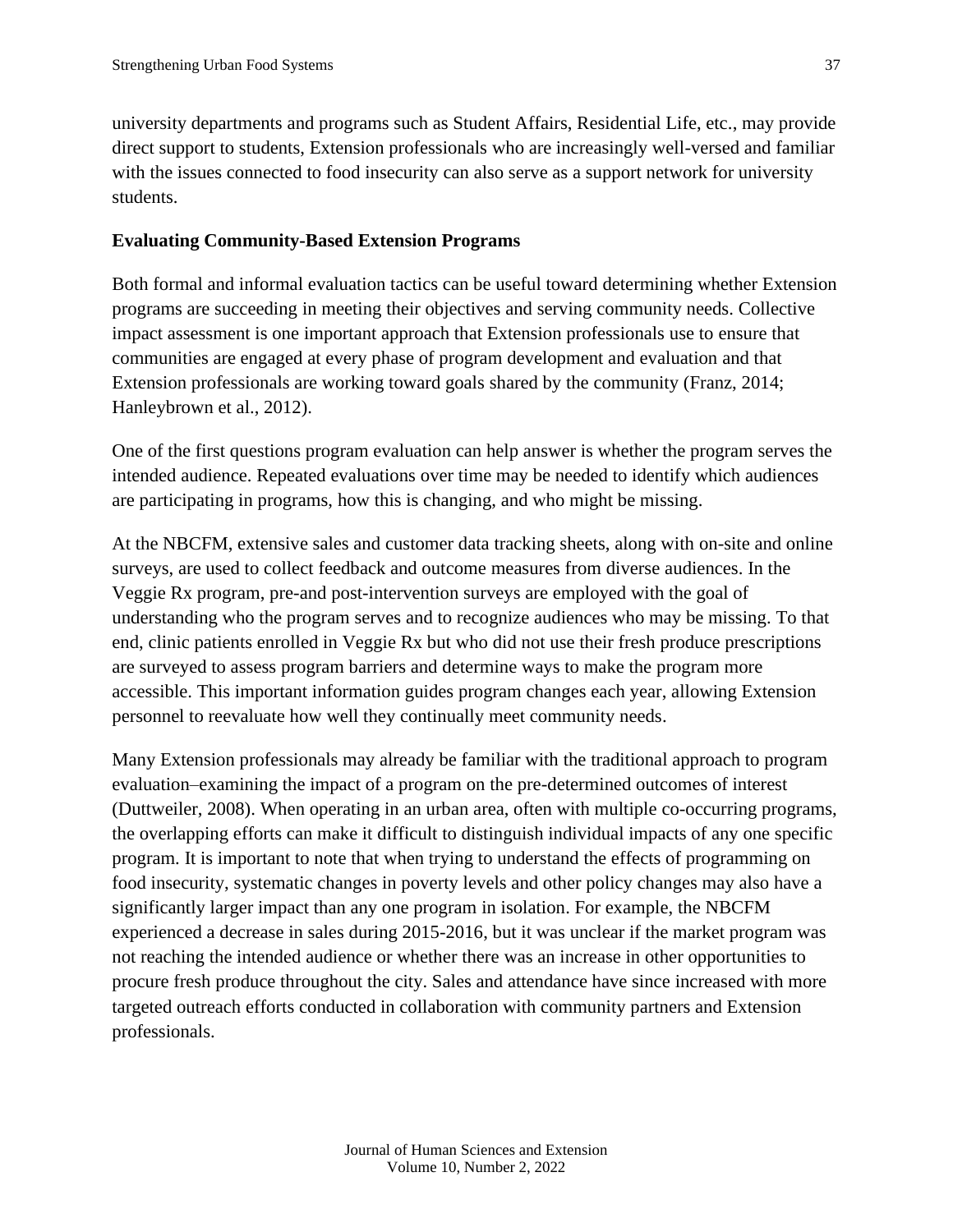It is also important to recognize that in some cases, a successful program outcome can put other programs or even that same program in jeopardy. In 2012, after advocacy on behalf of the New Brunswick Community Food Alliance and many Extension professionals, a full-service grocery store opened in New Brunswick (NJBiz, 2012). After 20 years without a full-service grocery store to provide regular access to fresh fruits and vegetables, increasing healthy food access through this store benefited the community at large, even if it meant increased competition and the potential for decreased sales for the NBCFM. Because improved healthy food access across the community is a goal of Extension, the new grocery store met the larger objectives of Extension and the city. Luckily, NBCFM's sales of fruits and vegetables also held steady during the store's opening years, indicating both were meeting consumer needs.

As the goal of much urban Extension programming is serving a community in need, sometimes the research and evaluation pieces cannot be the primary focus of the program. Despite their usefulness to Extension practice and scholarship, there are some instances in which evaluation components must be a very minimal piece of a project. One example is demonstrated by an expansion of the New Brunswick-based Veggie Rx program. The initial program format consisted of Extension professionals working with medical students at their student-run free clinic, which serves approximately 40 patients per year. In this setting, a combination of survey research and interviews was effective to gauge preferences, intended and actual program participation, and dietary intake. Further, it was feasible to collect related health outcomes from electronic medical records. At present, an expansion of the program into a much larger community-based health center is in progress. Though the health center is a willing partner, it is not feasible to incorporate an evaluation component into their aspects of the Veggie Rx program implementation. Therefore, the primary program focus will be on providing fresh produce access and measuring what behaviors can be assessed at the NBCFM when patients fill their prescriptions and redeem their produce vouchers. Considering the program's primary goal is to improve food access for increased health benefits, this is an acceptable trade-off because the increased program reach into a low-income and at-risk population will likely increase impact. However, a challenge exists in that the expectation for Extension professionals to demonstrate program outcomes, including obtaining (and in some cases retaining) program funding, remains.

A final challenge for conducting urban programs in close partnership with communities is that, even if programs are evaluated successfully and seen as efficacious, they are not necessarily recognized as part of Extension (Fitzgerald et al., 2018; Fox et al., 2017). Specifically, community partners may be recognized as the lead or sponsor of programs, maintaining a disconnect between community perception and the role of Extension. In this regard, including measurement of how well any given program does in spreading awareness and appreciation of Extension itself in urban areas may be worth considering, as this may contribute to the continued viability of Extension in evolving urban landscapes.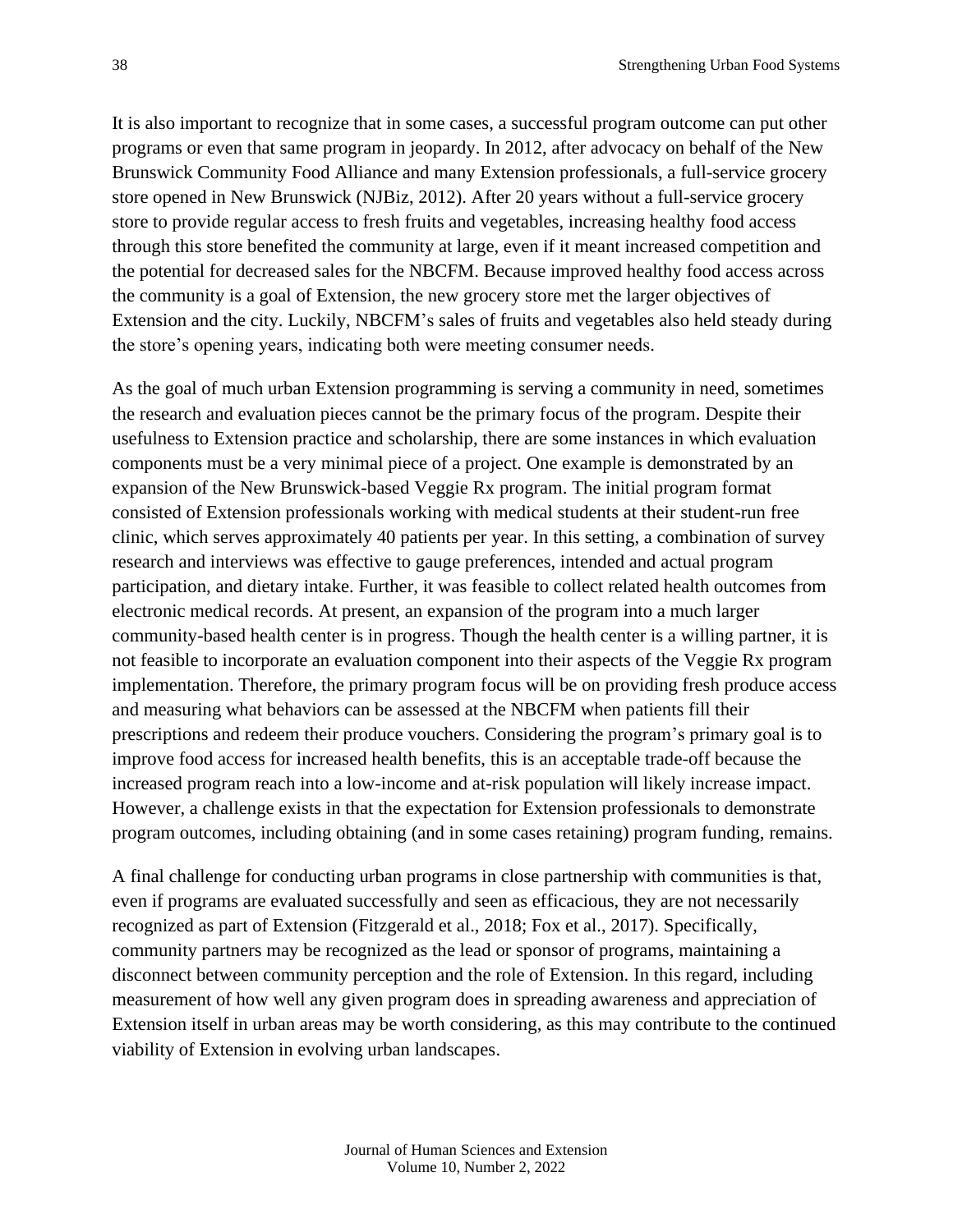#### **Conclusion**

Extension can, and in many cases already does, engage in well-rooted partnerships with urban audiences. Yet, it is important to recognize there are many layers to the diversity that exists within urban audiences. There is no single "urban community," but rather, each one has distinct needs.

The examples presented within the context of New Brunswick, New Jersey, including collaborations between Rutgers Cooperative Extension and the New Brunswick Community Food Assessment, the NBCFM, Meals on Wheels in Greater New Brunswick, and others, illustrate important considerations for engaging in urban Extension initiatives. This case study leads to the following key recommendations for Extension professionals to meaningfully engage the community in urban food systems programming:

- Identify the urban audience(s) to be engaged, including groups who may be traditionally underserved or hard-to-reach.
- Invite community members to actively participate in program design, implementation, and evaluation to ensure the programming is relevant and wanted.
- Conduct a comprehensive, customized needs assessment to understand the unique community you aim to serve.
- Collaborate with existing (or consider creating new) organizational networks, groups of organizations that work together to address common goals.
- Before launching the program, assess the implications of planned programming to other organizations working in the food systems space.
- Contact local government and other active community organizations and invite them to participate as collaborative partners.
- When possible, hire community residents as Extension team members to solidify their involvement in the programming while strengthening local connections.
- Consider involving university students who can provide program support while learning valuable community engagement skills.
- Evaluate community-based programs to collect information valuable to Extension professionals and the community itself, making sure your outcome metrics can further serve community members.

This is an exciting time for Extension professionals to be working as partners with urban communities. There are challenges, as in all areas of Extension, but the range of successful projects and partnerships in New Brunswick demonstrate opportunities for similar work to be conducted in other urban communities. The presentation of specific considerations in the context of successful urban program implementation examples contributes to the expanding understanding of how Extension professionals situate themselves and their work in partnership with urban communities.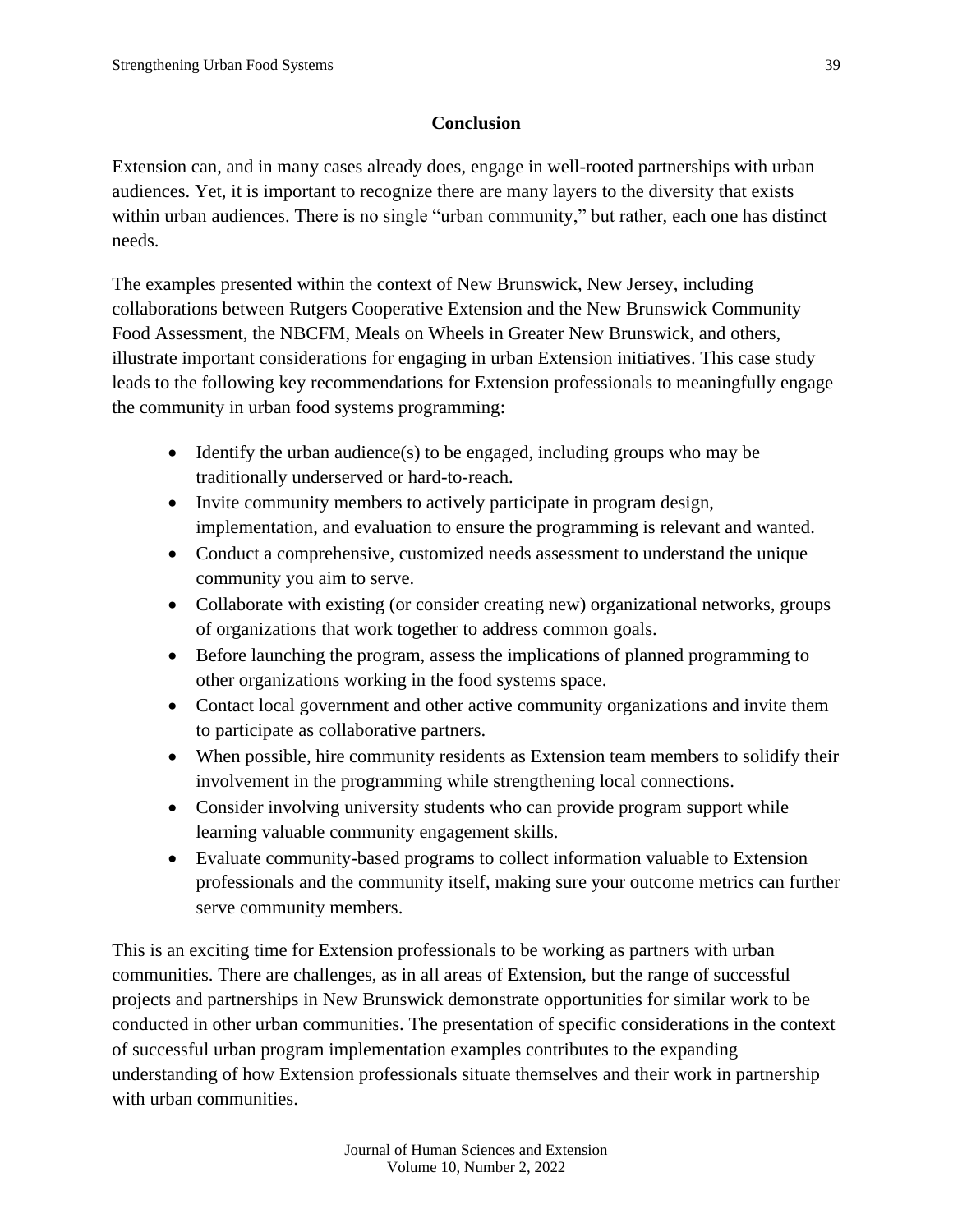#### **References**

- Anderson, E. E., Solomon, S., Heitman, E., DuBois, J. M., Fisher, C. B., Kost, R. J., Lawless, M. E., Ramsey, C., Jones, B., Ammerman, A., & Friedman Ross, L. (2012). Research ethics education for community-engaged research: A review and research agenda. *Journal of Empirical Research on Human Research Ethics, 7*(2), 3–19. [https://journals.sagepub.com](https://journals.sagepub.com/doi/pdf/10.1525/jer.2012.7.2.3) [/doi/pdf/10.1525/jer.2012.7.2.3](https://journals.sagepub.com/doi/pdf/10.1525/jer.2012.7.2.3)
- Anderson, M., & Perrin, A. (2017, May 17). *Technology use among seniors*. Pew Research Center.<https://www.pewresearch.org/internet/2017/05/17/technology-use-among-seniors/>
- Angima, S., Etuk, L., & Maddy, D. (2016). Accommodating Extension clients who face language, vision, or hearing challenges. *Journal of Extension*, *54*(4), Article 24. <https://tigerprints.clemson.edu/joe/vol54/iss4/24/>
- Baek, D. (2016). The effect of public transportation accessibility on food insecurity. *Eastern Economic Journal*, *42*(1), 104–134.<https://doi.org/10.1057/eej.2014.62>
- Clark, J. K., Bean, M., Raja, S., Loveridge, S., Freedgood, J., & Hodgson, K. (2016). Cooperative Extension and food system change: Goals, strategies, and resources. *Agriculture and Human Values*, *34*(2), 301–316. [https://doi.org/10.1007/s10460-016-](https://doi.org/10.1007/s10460-016-9715-2) [9715-2](https://doi.org/10.1007/s10460-016-9715-2)
- Coleman-Jensen, A., Rabbitt, M. P., Gregory, C. A., & Singh, A. (2019). *Household food security in the United States in 2018* (Economic Research Report No. ERR-270). U.S. Department of Agriculture, Economic Research Service. [https://www.ers.usda.gov/web](https://www.ers.usda.gov/webdocs/publications/94849/err-270.pdf?v=3239.7) [docs/publications/94849/err-270.pdf?v=3239.7](https://www.ers.usda.gov/webdocs/publications/94849/err-270.pdf?v=3239.7)
- Coleman-Jensen, A., Rabbit, M. P., Gregory, C. A., & Singh, A. (2020). *Household food security in the United States in 2019* (Economic Research Report No. ERR-275). U.S. Department of Agriculture, Economic Research Service. [https://www.ers.usda.gov/webdocs/publicati](https://www.ers.usda.gov/webdocs/publications/99282/err-275.pdf?v=1018.1) [ons/99282/err-275.pdf?v=1018.1](https://www.ers.usda.gov/webdocs/publications/99282/err-275.pdf?v=1018.1)
- Cuite, C. L., Brescia, S. A., Willson, K., Weintraub, D., Walzer, M., & Bates, L. (2020). *Basic needs insecurity among Rutgers-New Brunswick students*. Rutgers University. <https://go.rutgers.edu/BasicNeedsStudy>
- Delos Reyes, J., Brescia, S., & Cuite, C. (2021). Developing a scale to measure stigma associated with food pantry use among undergraduate students. *Journal of the Academy of Nutrition and Dietetics*, *121*(9 Suppl.), A89.<https://doi.org/10.1016/j.jand.2021.06.237>
- Diekmann, L., Bennaton, R., Schweiger, J., & Smith, C. (2017). Involving Extension in urban food systems: An example from California. *Journal of Human Sciences and Extension*, *5*(2), 70–90.<https://scholarsjunction.msstate.edu/jhse/vol5/iss2/7/>
- Diekmann, L., Gray, L., & Thai, C. (2020). More than food: The social benefits of localized urban food systems. *Frontiers in Sustainable Food Systems*, *4*, Article 534219. <https://doi.org/10.3389/fsufs.2020.534219>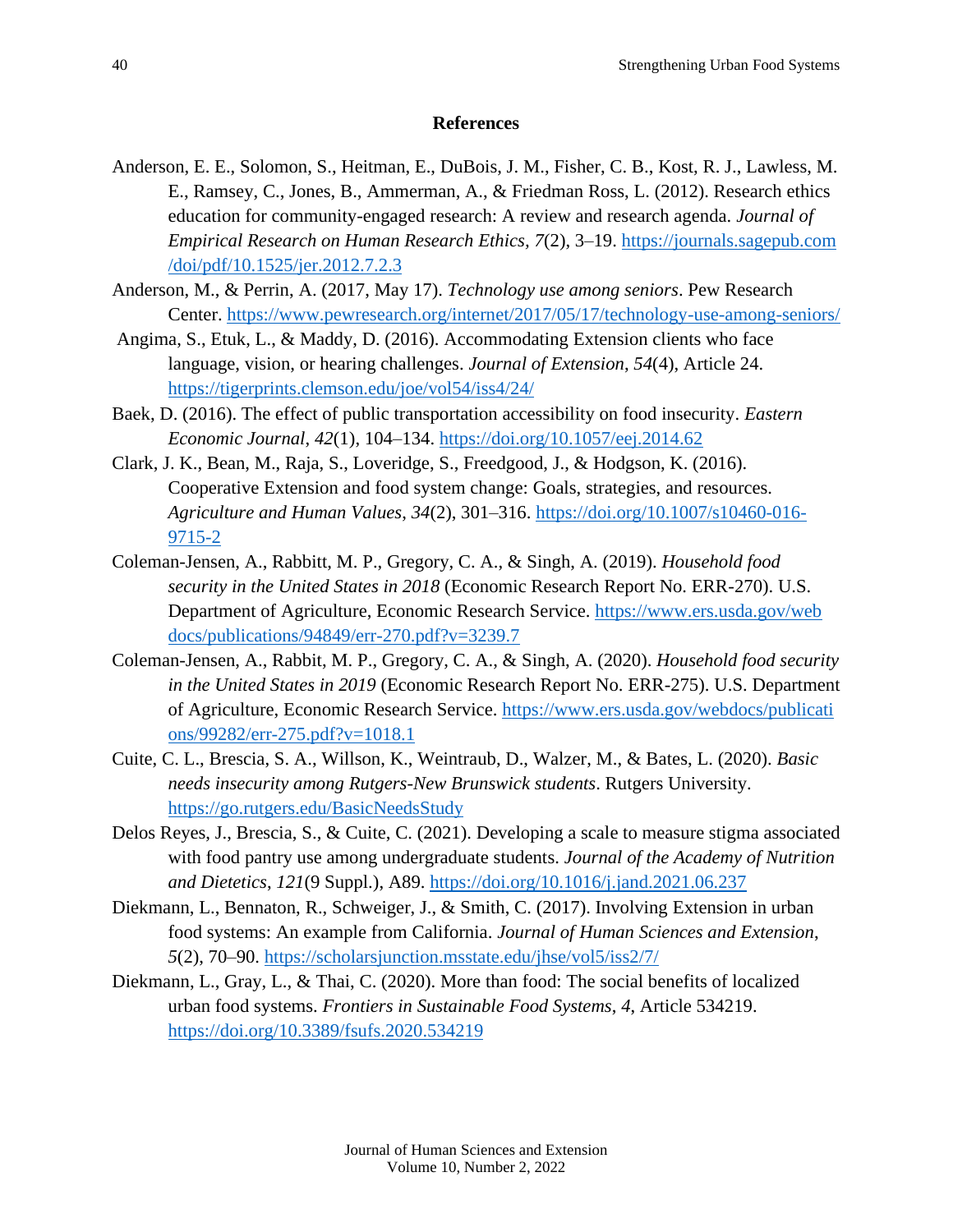- Duttweiler, M. W. (2008). The value of evaluation in Cooperative Extension. In M. T. Braverman, M. Engle, M. E. Arnold, & A. Rennekamp (Eds.), *Program evaluation in a complex organizational system: Lessons from Cooperative Extension* (pp. 87–100). *New Directions for Evaluation, 2008*(120). Wiley.<https://doi.org/10.1002/ev.278>
- Eatman, T. K., Ivory, G., Saltmarsh, J., Middleton, M., Wittman, A., & Dolgon, C. (2018). Coconstructing knowledge spheres in the academy: Developing frameworks and tools for advancing publicly engaged scholarship. *Urban Education*, *53*(4), 532–561. <https://doi.org/10.1177/0042085918762590>
- Economic Research Service, U. S. Department of Agriculture. (2012). *U.S. household food security survey module: Three stage design, with screeners*. [https://www.ers.usda.gov/me](https://www.ers.usda.gov/media/8271/hh2012.pdf) [dia/8271/hh2012.pdf](https://www.ers.usda.gov/media/8271/hh2012.pdf)
- Fitzgerald, N., Hallman, W. K., & Errickson, L. (2018). Lessons learned: Challenges of nutrition-related outcome evaluations in an urban farmers market intervention. *Journal of Nutrition Education and Behavior*, *50*(7 Suppl.), S161. [https://doi.org/10.1016/j.jneb.201](https://doi.org/10.1016/j.jneb.2018.04.203) [8.04.203](https://doi.org/10.1016/j.jneb.2018.04.203)
- Fox, J. M., Rumenapp, M. A., Proden, P., & Gaolach, B. (2017). A national framework for urban Extension. *Journal of Extension*, *55*(5), Article 21. <https://tigerprints.clemson.edu/joe/vol55/iss5/21>
- Franz, N. (2014). Measuring and articulating the value of community engagement: Lessons learned from 100 years of Cooperative Extension work. *Journal of Higher Education Outreach and Engagement*, *18*(2), 5–15. [https://dr.lib.iastate.edu/server/api/core/bitstr](https://dr.lib.iastate.edu/server/api/core/bitstreams/0de47120-e350-408a-882a-9f4b6b71bc0c/content) [eams/0de47120-e350-408a-882a-9f4b6b71bc0c/content](https://dr.lib.iastate.edu/server/api/core/bitstreams/0de47120-e350-408a-882a-9f4b6b71bc0c/content)
- Furst, T., Connors, M., Bisogni, C. A., Sobal, J., & Winter Falk, L. (1996). Food choice: A conceptual model of the process. *Appetite, 26*(3)*,* 247–266. [https://doi.org/10.1006](https://doi.org/10.1006/appe.1996.0019) [/appe.1996.0019](https://doi.org/10.1006/appe.1996.0019)
- Garst, B. A., & McCawley, P. F. (2015). Solving problems, ensuring relevance, and facilitating change: The evolution of needs assessment within Cooperative Extension. *Journal of Human Sciences and Extension*, *3*(2), 26–47. [https://scholarsjunction.msstate.edu/jhse](https://scholarsjunction.msstate.edu/jhse/vol3/iss2/4) [/vol3/iss2/4](https://scholarsjunction.msstate.edu/jhse/vol3/iss2/4)
- Gundersen, C., & Ziliak, J. P. (2015). Food insecurity and health outcomes. *Health Affairs*, *34*(11), 1830–1839.<https://doi.org/10.1377/hlthaff.2015.0645>
- Hamm, M. W., & Bellows, A. C. (2003). Community food security and nutrition education. *Journal of Nutrition Education and Behavior*, *35*(1), 37–43. [https://doi.org/10.1016/S14](https://doi.org/10.1016/S1499-4046(06)60325-4) [99-4046\(06\)60325-4](https://doi.org/10.1016/S1499-4046(06)60325-4)
- Hanleybrown, F., Kania, J., & Kramer, M. (2012, January 26). *Channeling change: Making collective impact work*. Stanford Social Innovation Review. [https://ssir.org/articles/entry](https://ssir.org/articles/entry/channeling_change_making_collective_impact_work) [/channeling\\_change\\_making\\_collective\\_impact\\_work](https://ssir.org/articles/entry/channeling_change_making_collective_impact_work)
- Hardy, L. J., Hughes, A., Hulen, E., Figueroa, A., Evans, C., & Begay, R. C. (2016). Hiring the experts: Best practices for community-engaged research. *Qualitative Research*, *16*(5), 592–600.<https://doi.org/10.1177/1468794115579474>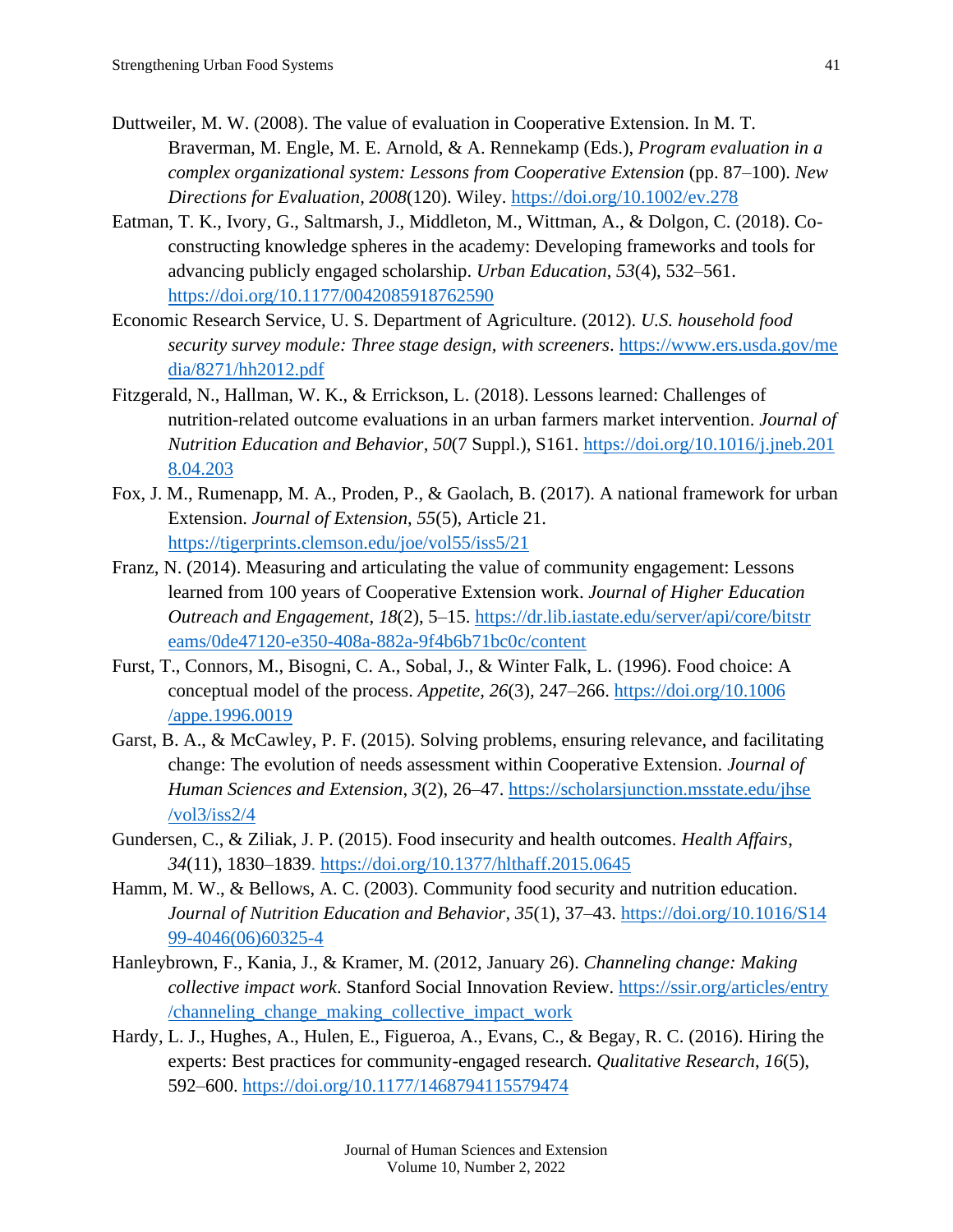- Iverson, S. V. (2008). Now is the time for change: Reframing diversity planning at land-grant universities. *Journal of Extension*, *46*(1), Article 1FEA3. [https://archives.joe.org/joe/2008](https://archives.joe.org/joe/2008february/a3.php) [february/a3.php](https://archives.joe.org/joe/2008february/a3.php)
- Jones, J. C., Christaldi, J., & Cuy Castellanos, D. (2021). The acorn squash problem: A digestible conceptualisation of barriers to emergency food assistance. *Public Health Nutrition*, *25*(4), 1–5.<https://doi.org/10.1017/S1368980021003748>
- Laska, M. N., Borradaile, K. E., Tester, J., Foster, G. D., & Gittelsohn, J. (2010). Healthy food availability in small urban food stores: A comparison of four US cities. *Public Health Nutrition*, *13*(7), 1031–1035.<https://doi.org/10.1017/S1368980009992771>
- Lynch, K. A., Omisore, A. D., Famurewa, O., Olasehinde, O., Odujoko, O., Vera, J., Kingham, T. P., Alatise, O. I., Egberongbe, A. A., Morris, E. A., Atkinson, T. M., & Sutton, E. J. (2021). Designing participatory needs assessments to support global health interventions in time-limited settings: A case study from Nigeria. *International Journal of Qualitative Methods*, *20*, 1–11.<https://doi.org/10.1177/16094069211002421>
- Murrell, A., & Jones, R. (2020). Measuring food insecurity using the food abundance index: Implications for economic, health and social well-being. *International Journal of Environmental Research and Public Health, 17*(7), Article 2434. [https://doi.org/10.3390](https://doi.org/10.3390/ijerph17072434) [/ijerph17072434](https://doi.org/10.3390/ijerph17072434)
- National Urban Extension Leaders. (2015). *A national framework for urban Extension: A report from the National Urban Extension Leaders.* [https://docs.wixstatic.com/ugd/c34867\\_668](https://docs.wixstatic.com/ugd/c34867_668cd0780daf4ea18cb1daddad557c72.pdf) [cd0780daf4ea18cb1daddad557c72.pdf](https://docs.wixstatic.com/ugd/c34867_668cd0780daf4ea18cb1daddad557c72.pdf)
- New Brunswick Community Food Alliance. (2021). *New Brunswick Community Food Alliance by-laws*.<https://nbfoodalliance.org/>
- Newman, K., Cuite, C., & Royals, E. (Eds.). (2017). *New Brunswick community food assessment*. Rutgers University. [https://rwv.rutgers.edu/wp-content/uploads/2020/08/New](https://rwv.rutgers.edu/wp-content/uploads/2020/08/Newman-Cuite-Royals-2017-Working-Together-for-a-Food-Secure-New-Brunswick.pdf) [man-Cuite-Royals-2017-Working-Together-for-a-Food-Secure-New-Brunswick.pdf](https://rwv.rutgers.edu/wp-content/uploads/2020/08/Newman-Cuite-Royals-2017-Working-Together-for-a-Food-Secure-New-Brunswick.pdf)
- NJBiz. (2012, November 9). *Fresh grocer supermarket opens in New Brunswick, addressing 'food desert' challenge*. [https://njbiz.com/fresh-grocer-supermarket-opens-in-new](https://njbiz.com/fresh-grocer-supermarket-opens-in-new-brunswick-addressing-food-desert-challenge/)[brunswick-addressing-food-desert-challenge/](https://njbiz.com/fresh-grocer-supermarket-opens-in-new-brunswick-addressing-food-desert-challenge/)
- Quick, V., Errickson, L. B., Bastian, G. E., Chang, G., Davis, S., Capece, A., & Schoolman, E. D. (2022). Preserving farm freshness: Consumer preferences for local value-added products at urban farmers markets. *Journal of Agriculture, Food Systems, and Community Development, 11*(2), 1–22.<https://doi.org/10.5304/jafscd.2022.112.004>
- Ruemenapp, M. A. (2018). *Factors influencing delivery of Cooperative Extension Service programs to urban audiences* [Doctoral dissertation]. Michigan State University.
- Stanton, T. K. (2007). *The new times demand new scholarship II research universities and civic engagement: Opportunities and challenge*. The University of California. [https://kdp0l43vw6z2dlw631ififc5-wpengine.netdna-ssl.com/wp-content/uploads/large/in](https://kdp0l43vw6z2dlw631ififc5-wpengine.netdna-ssl.com/wp-content/uploads/large/initiatives/research_universities/Civic_Engagement.pdf) [itiatives/research\\_universities/Civic\\_Engagement.pdf](https://kdp0l43vw6z2dlw631ififc5-wpengine.netdna-ssl.com/wp-content/uploads/large/initiatives/research_universities/Civic_Engagement.pdf)